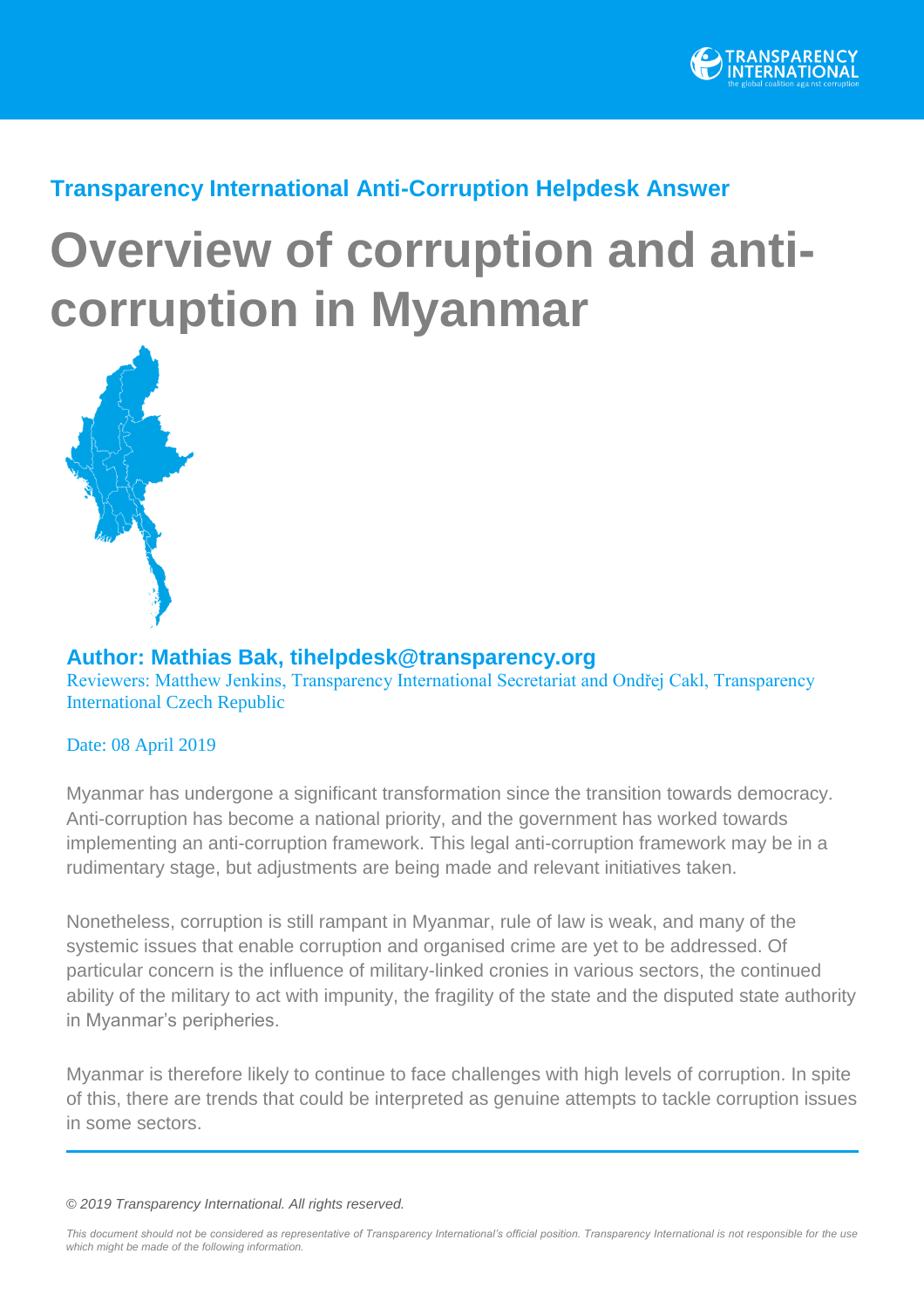# **Query**

Please provide an overview of corruption and anti-corruption in Myanmar, with a focus on the justice, extractives, education, police, agriculture and fisheries sectors.

# **Caveat**

To complement information available from the literature, the Helpdesk spoke with a number of academics, experts and practitioners with knowledge of governance and corruption issues in Myanmar. This Helpdesk Answer is based partly on the findings from these informal interviews. The interviews were conducted in confidence and the interviewees are not named in this answer.

# **Contents**

- 1. Background
- 2. Extent of corruption
- 3. Forms of corruption
- 4. Sectors
- 5. Anti-Corruption Framework
- 6. Other stakeholders
- 7. References

# **Background**

Emerging from decades of isolation, Myanmar has experienced profound changes in recent years. With the initiation of a transition process towards democracy and the appointment of Aung San Suu Kyi as state counsellor in 2016, there was a remarkable burst of optimism for Myanmar's future.

The democratisation process, however, is neither linear, nor complete. The military maintains a dominant role in the process and, for this reason, analysts frequently refer to Myanmar as a "disciplined democracy" (for example, Jones 2014). The military has a large proportion of parliamentary seats reserved, continues to control the defence, border and home ministries, and enjoys a great degree of

### Main points

- Corruption is a widespread issue in Myanmar and is particularly worrying in the extractive industries, land management, policing and the judiciary.
- In many sectors, there are relevant initiatives to curb corruption and the legal and institutional anti-corruption framework of Myanmar is gradually improving in many respects.
- However, corruption is an endemic and systemic issue in Myanmar and there are multiple gaps in current efforts. These gaps will have to be addressed for Myanmar to continue to tackle corruption.

control over important appointments in the bureaucracy.

Moreover, Myanmar continues to face numerous challenges to its security and development. There are ongoing armed ethnic conflicts with little sign of reconciliation, and the military continues to commit systematic crimes against humanity with impunity (Ellis-Petersen 2018).

The issue of national identity underpins many of the dynamics that reproduce corruption in Myanmar. The Citizenship Law that was introduced in 1982, for instance, only acknowledges the rights 135 "national races" to obtain full citizenship. Those not belonging to any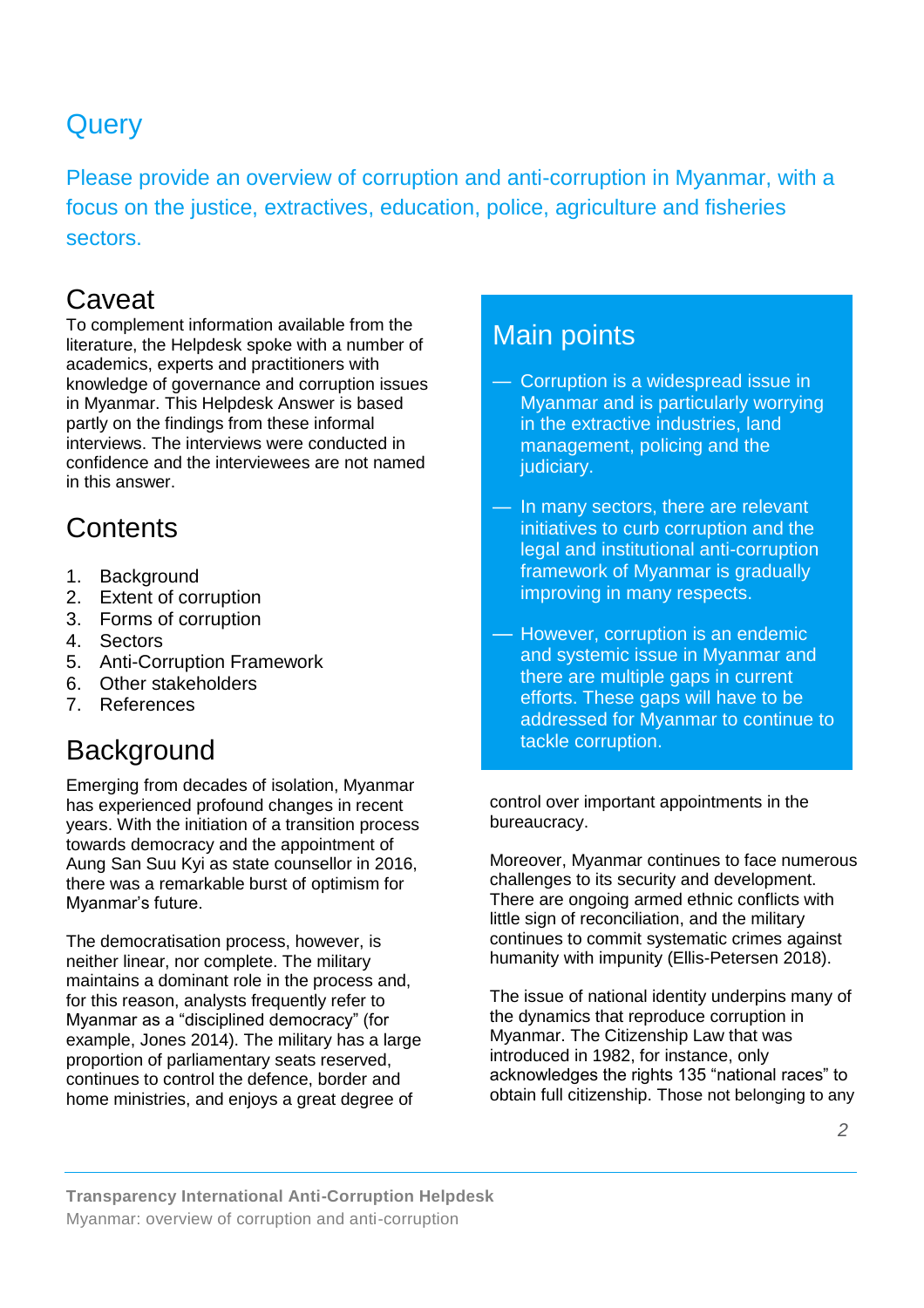of these might be able to obtain a form of citizenship with less rights such as second-tier 'associate citizens' or third-tier 'naturalised citizens' (Wallace 2016). The state, therefore, does not perform equally towards all groups in society and exclude certain groups from entering into a social contract. The most notable example is the Rohingya minority (who have been re-labelled as Bengalis), but there are hundreds of other minorities who also suffer from from derived status.

In its 2018 national sustainable development plan, the government of Myanmar signalled its commitment to peace, justice, and building efficient and inclusive institutions. Yet, it faces serious challenges in its attempts to do so. Central to these challenges is putting an end to state capture by the military, and making all security actors subject to civilian control (Stokke et al. 2018). This remains a key issue not only in securing peace but also in tackling the corruption challenges facing the country.

In spite of its hybrid status as a disciplined democracy, Myanmar has taken a number of important steps towards more transformative change. In most sectors, we can identify reforms that, in theory, should make corruption less prevalent, even though the effectiveness of their implementation remains an open question.

# Extent of corruption

The consensus among analysts is that corruption is well entrenched within Myanmar's institutions.

Myanmar's score on the Transparency International's Corruption Perceptions Index remains low. In 2018, the country ranked 132 out of 180 assessed countries and had a score of 29/100 (where 100 is the best score). This makes Myanmar the sixth most corrupt country in the Asia Pacific region after Afghanistan, Bangladesh, Cambodia, Papua New Guinea and North Korea. On the other hand, Myanmar has improved more than any country in the period

#### $\ddot{ }$ *<sup>1</sup>* These numbers, however, could potentially be influenced by the election of the NLD in 2015.

between 2012 and 2018, increasing its score by 14 points.

A similar trend can be identified by assessing Myanmar's scores on the World Bank's Worldwide Governance Indicators (2018) where Myanmar scores poorly on regulatory quality, control of corruption, rule of law and government effectiveness. According to the latest Asian Barometer Survey (2016), only a third of respondents believe that the government is responsive to the needs of the population.

While all indicators show that corruption remains an endemic issue, Myanmar has made steady improvements across most governance indicators in recent years. Indeed, 47 per cent of respondents in the Asia Barometer Survey (2016) believed that corruption had decreased to some extent in the previous 12 months<sup>1</sup>.

It is important to note that the capacity of the Myanmar state differs significantly across the country. The organs of state are incapable of penetrating some of the peripheral areas where various armed factions are in charge of governance, taxation and delivering public services (Bertelsmann Stiftung 2018). The 2008 constitution does allow for decentralisation. However, local governments are more likely to lack capacity, and significant disparities remain between governance in the Bamar heartland and the peripheries (Bertelsmann Stiftung 2018). In this respect, it is not entirely surprising that the OECD (2018) considers Myanmar to be a fragile state.

### Forms of corruption

### Bureaucratic corruption

Petty corruption in the bureaucracy, such as everyday facilitation payments, is prevalent in Myanmar. Evidence suggests that rent-seeking behaviour pervades most public institutions and affects both small, everyday interactions as well as larger tendering processes.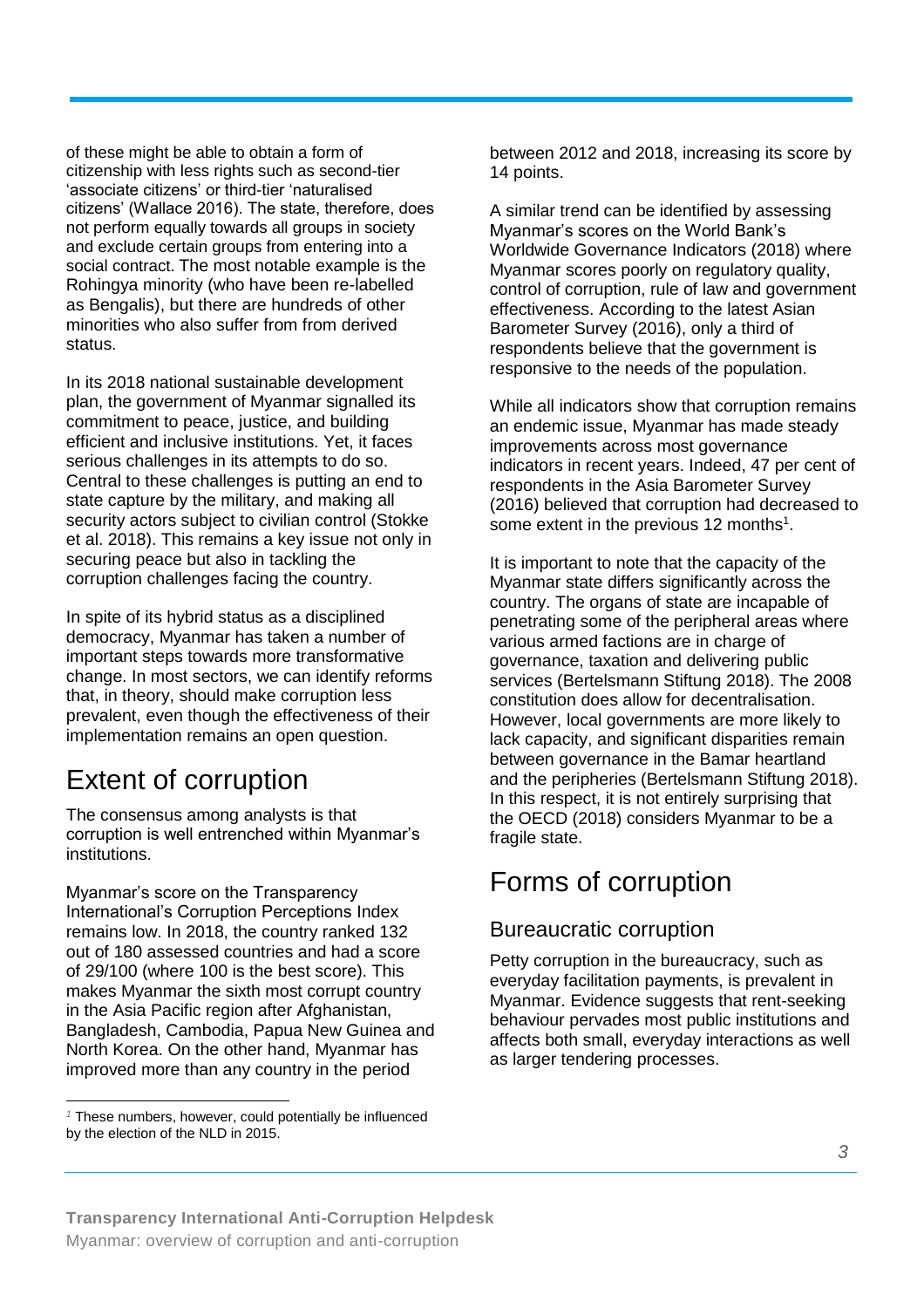Bribes are common to obtain permits, process applications or receive various forms of public services. According to Transparency International's Asia Pacific Global Corruption Barometer (2017), 40 per cent of people in Myanmar paid a bribe when accessing a basic service.

Facilitation payments are sometimes required to access basic services such as education and healthcare, and to register with authorities (Transparency International 2017; Quah 2016). The citizenship law creates permissive conditions for corruption, and in practice some form of second- or third-class citizenship can be obtained through a long and expensive process of bribing various officials. Some of those who can't afford this are not entitled to receive basic social services (Wallace 2016).

Indeed, the completion of most standard bureaucratic procedures involving the interaction between state and citizen are vulnerable to requests for bribes and facilitation payments (Quah 2016). Rich people are more likely than poor to pay bribes (Transparency International 2017).

The high rates of bribery have multiple drivers. One is low salaries (Quah 2016). For instance, police officers are not paid very well (around US\$120-180 a month), and it can take many years of progressing through the ranks to exceed US\$200 a month (Quah 2016). Extraction of bribes is a common coping mechanism for civil servants with low salaries, providing them an important source of income to supplement their wages.

Bureaucratic corruption in Myanmar is also in part enabled by cumbersome bureaucratic procedures. Excessive red tape provides a pretext for civil servants to extract rents in return for speeding up various administrative procedures. In particular, this affects the private sector, which typically needs various licences and permits to operate (Quah 2016). The vast

 $\ddot{ }$ 

majority of companies in Myanmar report having to pay bribes. According to a 2016 survey, more than 70 per cent of larger firms report paying bribes, while for small and medium-sized enterprises this number is only slightly lower (Soans and Abe 2016)<sup>2</sup>. World Bank data from the Enterprise Survey (2016) however, put this number at around 30 per cent, and there is thus significant uncertainty around these numbers.

Moreover, there are researchers who claim that various social customs, such as gift-giving, and "tea money" further inculcate a culture of bribery in Myanmar's bureaucracy (Andrews and Htun 2016).

Bureaucratic corruption also greatly affects the judiciary, thereby impeding the rule of law that would be needed to act as a check on systemic bribery. The International Commission of Jurists (ICJ 2013) found that the majority of lawyers interviewed admitted participating in corrupt practices. The reason often given was that bribery is so deeply entrenched and systematic that it is difficult to avoid using bribes; even the likelihood of graduating law school is relatively low without facilitation payments.

The fact that everything from obtaining licences to accessing basic information requires some form of payment greatly reduces the ability of courts to rule with impartiality. Batesmith and Stevens also describe what they find to be "a culture of passivity among ordinary practitioners" of law (2018:1) in the face of pressure by the armed forces and the police to conform to their demands.

#### Cronyism, clientelism and 'nascent oligarchy'

Personal relationships and patron-client networks have long been among the chief forms of market governance in Myanmar.

Since the late 1980s, the Myanmar government has introduced a number of privatisation programmes. These processes have been

*<sup>2</sup>* The mentioned survey was carried out by OECD, UN Economic and Social Commission for Asia and the Pacific (ESCAP) and the Myanmar Chamber of Commerce.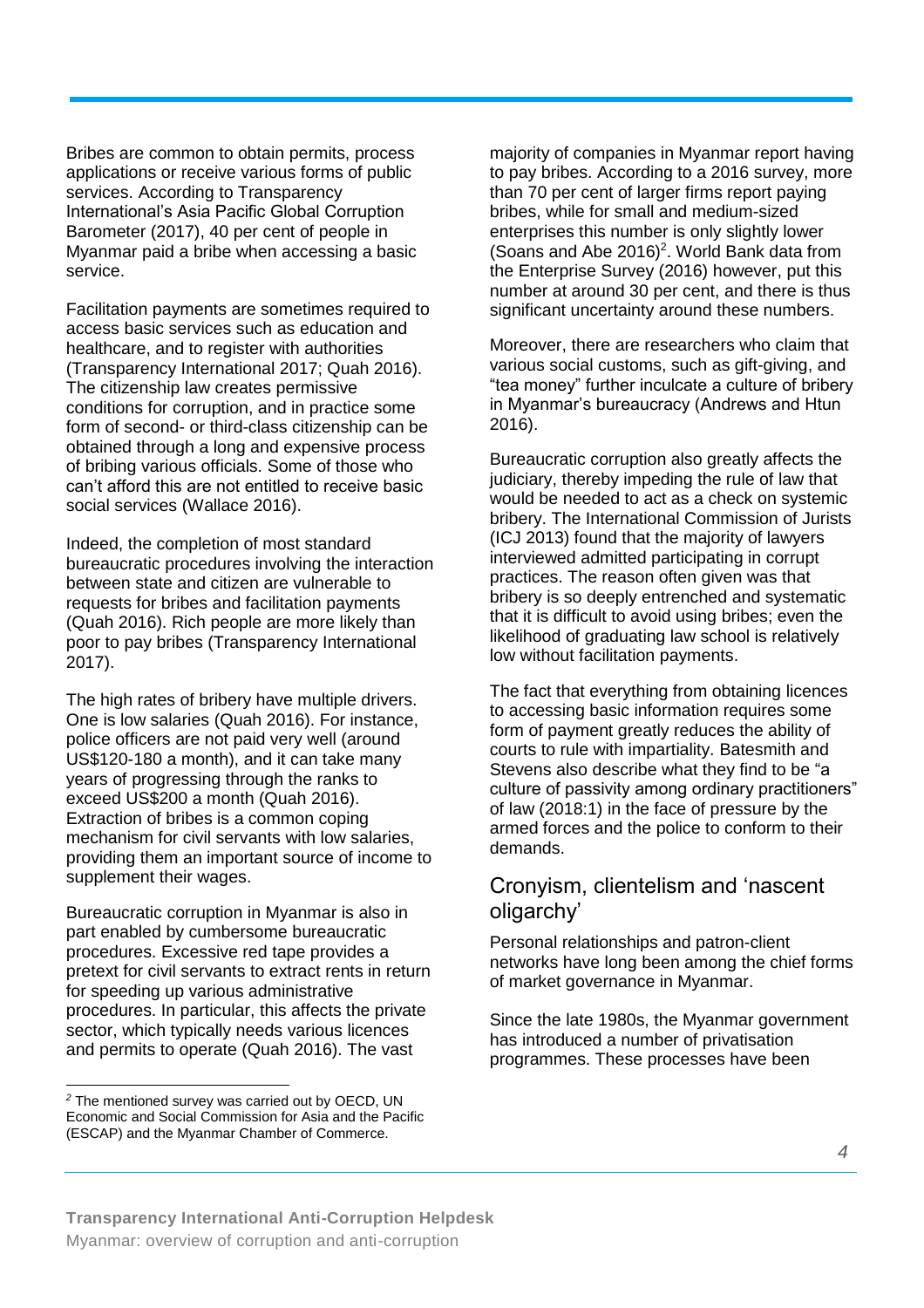opaque and heavily dominated by political interests.

The Privatisation Commission for State Owned Economic Enterprises, which is largely controlled by military staff, has on many occasions refused to release the terms of transfer, failed to publish adequate information about asset valuations, declined to publicly announce competition winners and kept transfers of state assets secret (Ford et al. 2016).

Moreover, state assets have often been sold to favoured firms below the market price and, in many cases, these companies were directly controlled by the military (Ford et al. 2016). As a result, privatisation programmes have benefitted strategically selected individuals and have led to the formation of domestic conglomerates with strong ties to the ruling military.

Privatisation and the sale of state assets has been employed as an instrument for state elites to foster patronage networks with cronies who can wield a form of market power that resembles monopoly (Jones 2013). This can of course be seen as both a way to shore up the political economy of (indirect) military rule, as an expression of greed and abuse of power by individual generals or both.

Some analysts (for example, Ford et al. 2016) fear that cronies are now so economically powerful that they use their wealth and personal networks in the state apparatus not only to benefit from coming waves of privatisation but also to skew the nature of reform processes in their favour. These networks, some argue, have come to constitute a class of Burmese "nascent" oligarchs in their own right (Jones 2013; Ford et al. 2016). Well-connected individuals are still able to consolidate monopolies over certain sectors under shady circumstances and without public tendering processes (Saw 2015).

However, in line with broader shifts in the political landscape, there is perhaps some potential for reforms towards technocratic decision making and increased transparency. The government seems to increasingly conform to policies favoured by international financial institutions such as the World Bank, IMF and the Asian Development Bank by providing more opportunities for foreign investment (Ford et al. 2016). For instance, foreign companies have increasingly been bidding for tenders (Ford et al. 2016).

World Bank (2016) data also suggests that foreign companies are less affected by demands for bribes (though many still report paying bribes). Moreover, some of the conglomerates that benefitted from rapid privatisation programmes have now started to gradually distance themselves from the military and former patrons (Ford et al. 2016). These trends will have to be followed closely in the coming years, as they inevitably will affect both the extent and forms of corruption in Myanmar.

#### Ceasefire capitalism and organised crime

A third common form of corruption happens in the context of the armed forces' attempt to establish authority in conflict-affected territories where the state's authority is disputed. The military and connected elites have used various tactics to co-opt armed actors into client networks. In doing so, the state of Myanmar has used ceasefire agreements to convert former zones of insurgencies into sources of wealth for armed groups and political allies. In other cases, the military has cultivated rather than co-opted such organisations (International Crisis Group 2019). Insurgent groups, such as the Kachin Independence Army, are not currently covered by these agreements, but have made agreements with external powers to export various resources to finance their insurgencies. In some cases, former rebels have received legal concessions to exploit resources upon signing ceasefire agreements (Einzenberger 2016). This process is often described in the literature as "ceasefire capitalism" (Woods 2011; Jones 2014). This allows the state to gain some level of control, or at least breaking the monopoly of hostile insurgents over their income sources. In other words, ceasefire capitalism has allowed the military-state to enter disputed areas, co-opt non-state actors that are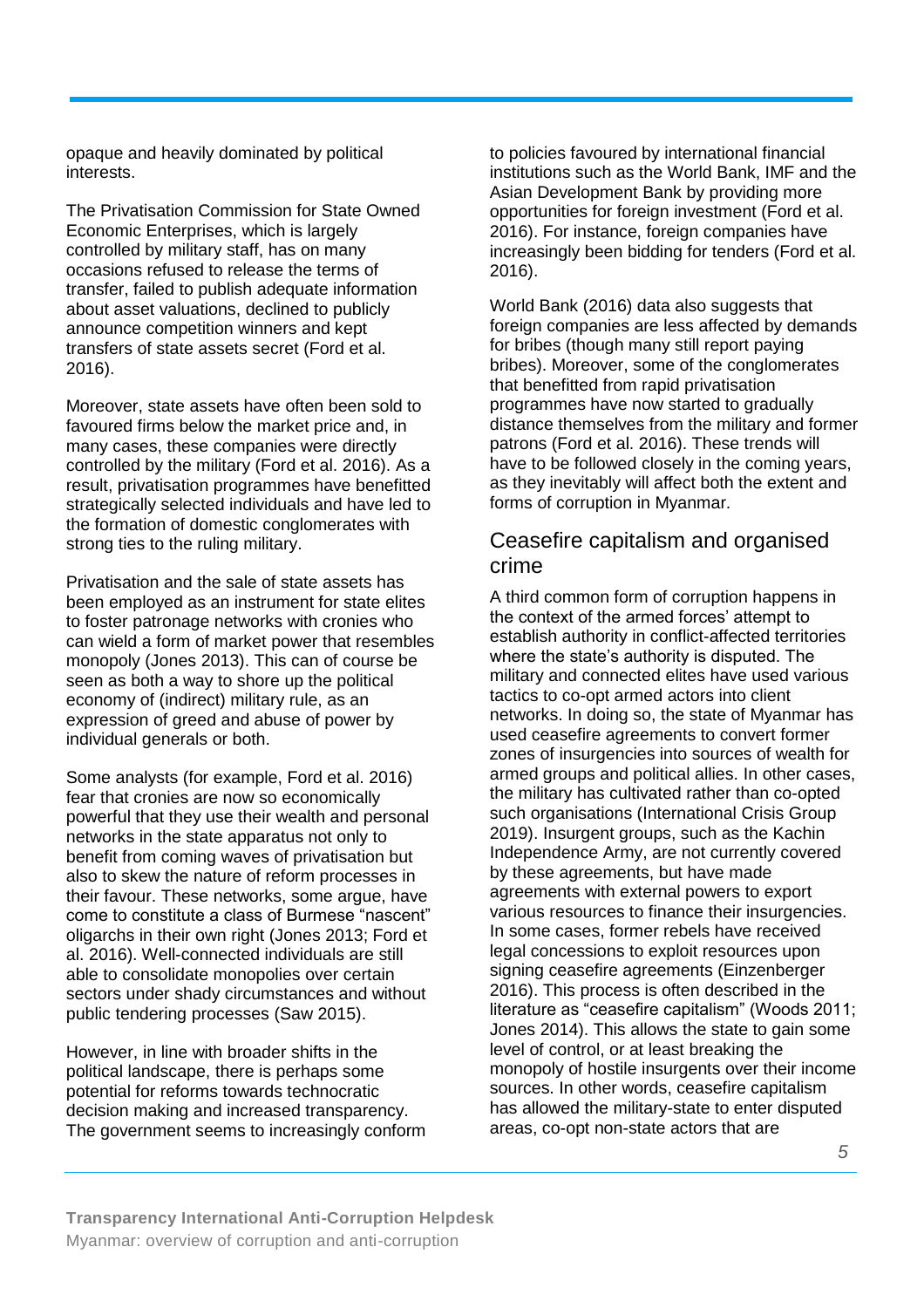signatories to ceasefire agreements into its networks, and increase its influence over capital flows in disputed territories (Woods 2011).

Particularly important in this regard is the fact that Myanmar is the world's second largest producer of opium (Meehan 2015) and the world's largest producer of methamphetamine (Hogan 2018).

Though Myanmar is still number two globally in terms of heroin exports, and though Shan state alone accounts for over 90 per cent of Southeast Asia's illegal opium (Meehan 2015), many armed groups have shifted their production towards methamphetamine in the recent decade. Shan state, in particular, has become an enclave for the production of crystal methamphetamine and yaba, a low-quality tablet that contains a mix of caffeine and speed (International Crisis Group 2019). Methamphetamine production is a complex process that requires trained chemists, laboratory equipment and the ability to produce on an industrial scale. The illicit drugs economy has grown over decades of armed struggle and now dwarfs the formal economy (International Crisis Group 2019).

The drug trade is a good example of ceasefire capitalism as it is an opportunity for the state of Myanmar to establish control in areas where it is contested. By permitting politically obedient militias to trade in narcotics, the military has tacitly approved the illicit enrichment of militias through which it can exercise indirect control. The income generated from such illicit activities – methamphetamine and poppy cultivation in particular – has provided an ideal means of financing counter-insurgencies in the peripheries through enabling counter-insurgent or politically expedient militias to finance themselves (Meehan 2015; International Crisis Group 2019). Large parts of the drugs trade and other illicit flows are therefore, directly or indirectly, sanctioned by the army (Meehan 2015).

Consequently, Myanmar's conflict-affected peripheries has witnessed, over decades, the emergence of an increasingly dominant war economy. There are many economic incentives to maintain ongoing conflicts (in their current state) and few incentives to demobilise various armed groups and militias. The drugs trade, in other words, have become an active driver of ethnic conflict and a good reason for maintaining it (ICG 2019).

Myanmar is also exposed to a high risk of money laundering, coming from drugs, environmental crime and extractive industries. According to the Financial Action Task Force (FATF) it has a poor framework for addressing the issue (APG 2018). It falls behind international standards on many levels, due to poor coordination, lack of capacity and strategies for how to address the issue of money laundering, among other reasons. Given that it is unlikely that Myanmar will get to implement FATF's recommendations, it could be placed on the list of high risk jurisdictions in the next meeting in February 2020 (expert interview)

# Sectors

### Justice

Myanmar's judicial sector suffers from systemic failure, impunity and glaring dysfunctionalities (Pritchard 2016). Most people in Myanmar tend to have little trust in the ability of the justice sector to be fair (MyJustice 2018). The judiciary is the country's second least trusted institution (after the police), and only 32 per cent of citizens report that they have some trust in the courts (Asian Barometer Survey 2016); 40 per cent of respondents in the 2017 Myanmar Justice Survey (MyJustice 2018) believe that there is no affordable means of accessing justice through statutory institutions, a significant number of people do not trust their neutrality and the majority do not take legal action through statutory courts.

Tea money and facilitation payments are involved in many transactions with justice institutions, if not all (ICJ 2013; Batesmith and Stevens 2018). Women and (ethnic and religious) minorities are particularly likely to suffer from exclusion from justice services (MyJustice 2018) as well as from extortion and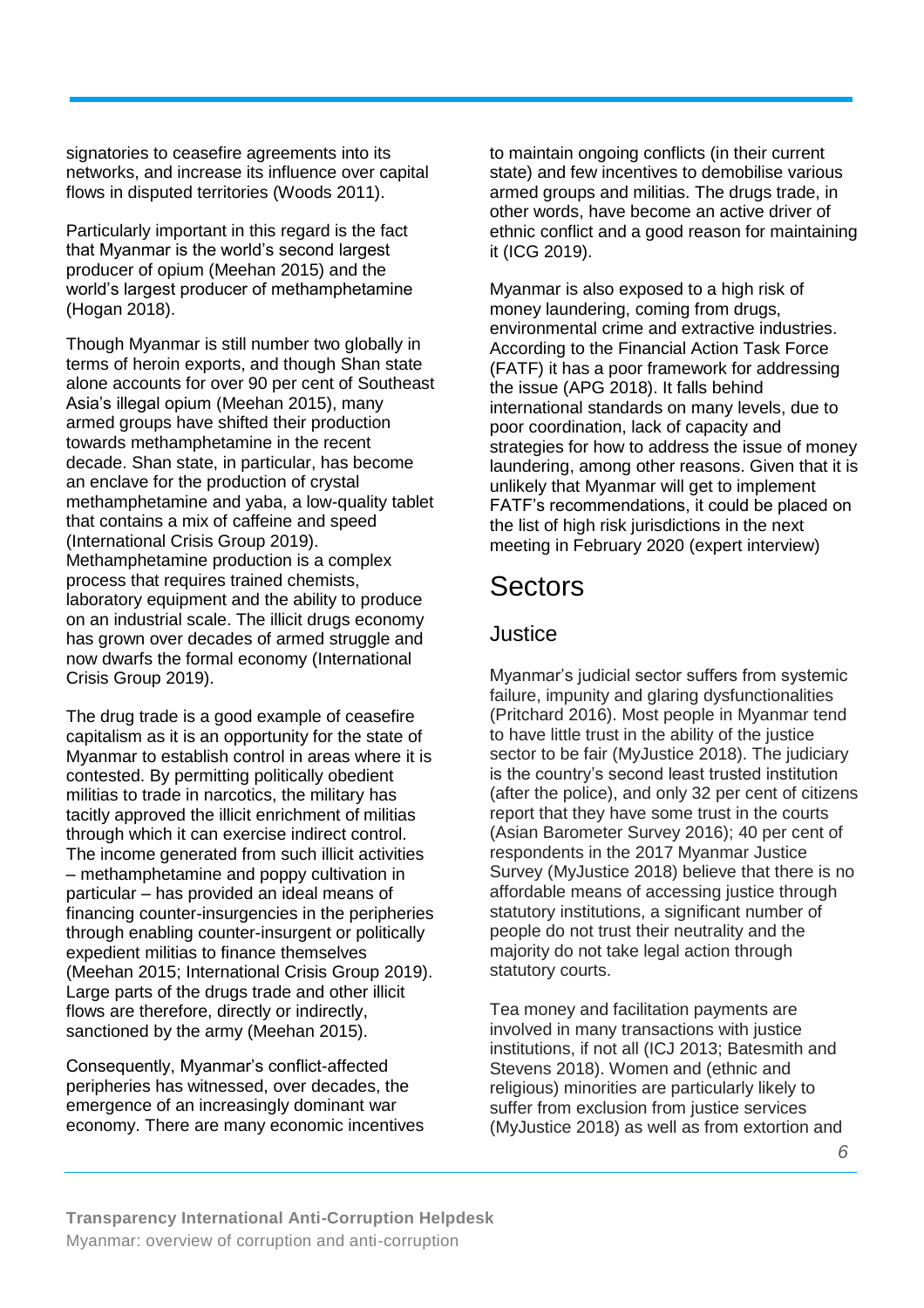unfair treatment (ICJ 2013, expert interview). Instead of statutory institutions, it is often the village tract administrators who settle disputes and provide some form of justice (MyJustice 2018).

Corruption within courts is rife. Most cases in civil courts are handled not just by judges and lawyers but "brokers" who, in exchange for a fee, often agree with judges on a pre-defined settlement (expert interview). The courts, Bateman and Martin (2018) argue, therefore function much like an open market where the highest bidder wins. Recent cases have included murderers whose cases have been acquitted after paying bribes (Aung 2018).

The individual lawyer's agency to object to this system is highly constrained, and corruption "... underlies and affects every aspect of a lawyer's career" (ICJ 2013: 3). One reason is the extent to which patronage networks are embedded into judiciary institutions. Civil servants are recruited at a young age, for a very low wage (US\$120 per month). In return, they are beholden to their "supervisor" who too is beholden to his patrons (and so on). The result of these hierarchical network structures is a complicated "political economy of being a lawyer" (expert interview) where rents and brokerage fees circulate. Junior officers who refuse to participate in corrupt practices find themselves excluded from these networks and consequently often end up doing uninteresting jobs in undesirable locations for a very low wage.

At higher levels, judges are known to get phone calls directing them on how to rule in a particular case (expert interview). These calls reflect a culture of surveillance and indirect coercion. It is uncertain exactly who are at the top of these informal command chains. Batesmith and Stevens (2018) claim that the military or militarylinked actors ensure some compliance in the top, and it appears that the practice of appointing military officers in the judiciary is widespread (ICJ 2015). Lawyers also generally agree that professional independence is particularly difficult in cases that are politically

sensitive and where, for one reason or another, the security services are involved (ICJ 2013).

However, this may not exclusively be the case and the military cannot be blamed for all highlevel corruption in the judiciary (expert interview).

Patronage networks in the judiciary also extends into the police forces. Police officers sometimes take bribes from lawyers in exchange for referring exclusively to those lawyers. By forming such relationships, private lawyers can ensure a steady stream of "clients" (expert interview).

In some cases, the police also wields significant influence over the decisions of lawyers, and defence lawyers are well aware that they often defend against forged evidence (Batesmith and Stevens 2018). The police, moreover, is known to be able to remove such evidence in exchange for bribes. For instance, in drugs-related cases the police can forge "clean" medical tests after being paid a fee (Mon and Mon 2019). Moreover, there is a tendency to view lawyers, not as independent professionals needed to guarantee the right to counsel but as representing the crimes of their clients (ICJ 2013).

Another fundamental issue in overcoming corruption in Myanmar is the denigration that decades of dictatorship and corrupt practices have brought to the legal profession. Unlike in many other countries, being a lawyer in Myanmar is not considered particularly prestigious (Batesmith and Stevens 2018) and enjoys low public standing (ICJ 2013). Law studies at universities are of low educational quality (ICJ 2013) and sometimes purposefully so (expert interview). Professors of law are poorly paid and often supplement their wages through private classes that require private tuition. The main teaching sessions are deliberately low quality to encourage law students to attend these private classes (expert interview).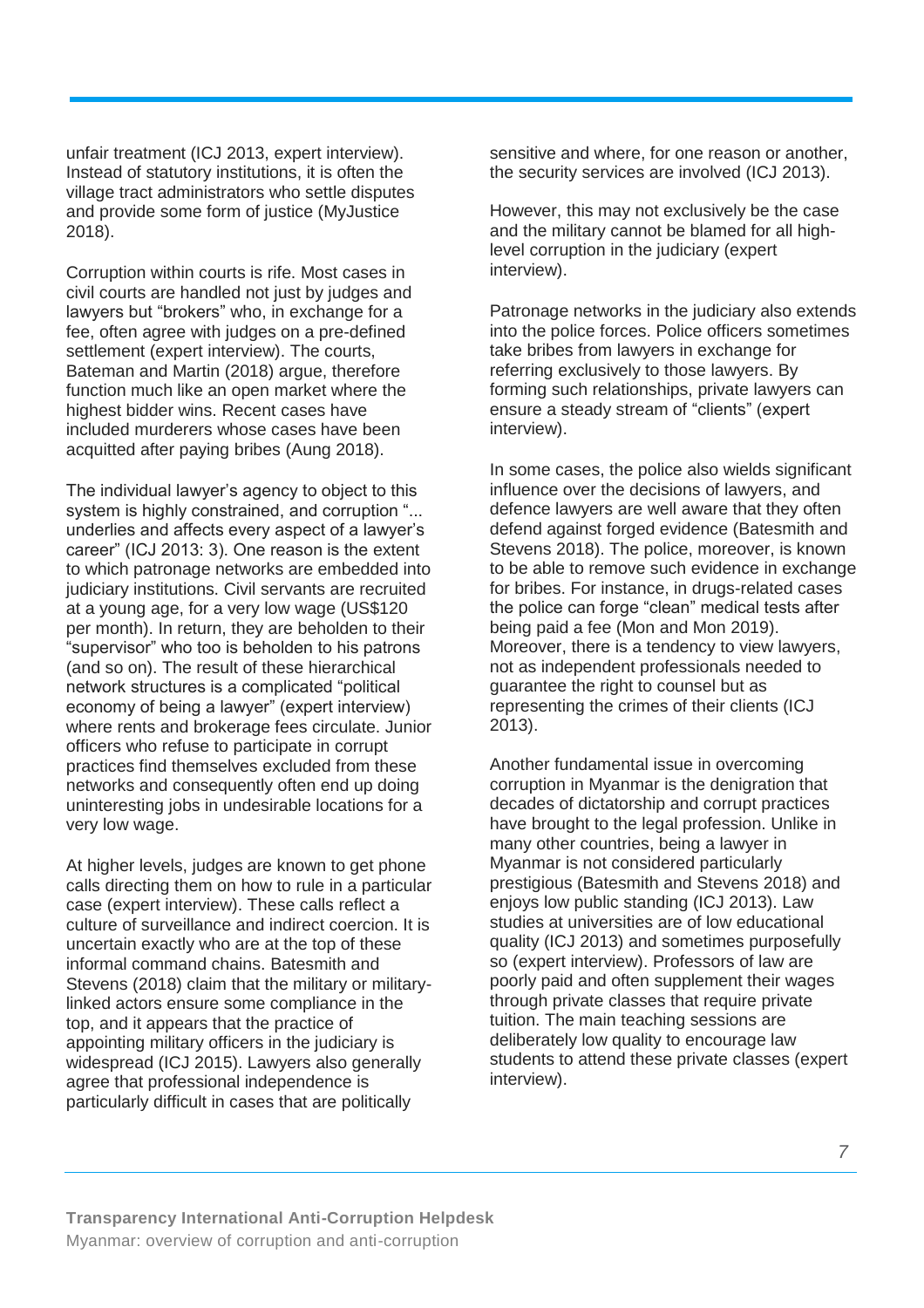These corruption issues are perhaps a symptom of a deeper issue. The most recent Myanmar Justice Survey (MyJustice 2018) finds that the vast majority Myanmar citizens believe the rule of law to mean something akin to the maintenance of a particular socio-political order. The term rule of law has been in use for decades, and is not simply a novel innovation of the transition towards democracy (Cheesman 2015).

However, in line with the findings from the justice survey, the concept of rule of law obviously means different things to different groups in society: some, such as the National League for Democracy (NLD), often emphasise rule of law as equality before the law – a law that can protect the citizenship rights for  $all<sup>3</sup>$ (Cheesman 2015). Others, most notably the military, often operationalise the concept of rule of law in a manner that seems to conflate it with political stability (Cheesman 2015).

Though the NLD-government has taken a strong stance on corruption, there has been no significant systematic sector-wide crackdown or intervention. Though they may have had a significant impact in a few isolated cases, anticorruption measures seem to be more general in scope and have mostly had indirect effects. There are individual cases of judges standing up to impunity, and these provide important legal precedents to counter issues such as prosecution on the basis of forced confessions, but the issues of the judicial sector are systematic (Pritchard 2016).

There is considerable pressure to undertake a long overdue comprehensive judicial reform, but so far this pressure has not resulted in any major legislation (expert interview). The judiciary has conducted a self-assessment of article 11 of the UN Convention against Corruption (measures relating to the judiciary and prosecution services). The document remains

unpublished, but it could be used in the second cycle review of the UNCAC in 2019.

#### Extractive industries

With little regulatory oversight, transparency or means of distributing revenue equitably, corruption is particularly rampant in Myanmar's extractive industries. The Natural Resource Governance Institute (NRGI) ranked Myanmar 83 out of 89 countries on the 2017 Resource Governance Index. NRGI therefore places Myanmar in the "failing" category, signalling that Myanmar is among the worst performers in the world in terms of transparent and responsible governance of its extractive industries (NGRI 2017). More than 85 per cent of Myanmar's operators in the extractive sector state that they need to pay bribes or pay other kind of extra charges to be able to operate (Soans and Abe 2016). The consequences of Myanmar's resource curse are massive, and addressing it is a government priority.

Industries of particular concern include the jade industry, logging, oil and gas, gold mining, coal mining, gem mining, copper and zinc. The scope and scale of mismanagement in each of these sectors is well documented<sup>4</sup> (NRGI 2017,) and an analysis of each extractive industry is outside the scope of this answer. Nonetheless, a few words on the most significant industries are in order.

Myanmar, Kachin state in particular, has the world's largest jade reserves, and the industry is worth billions of dollars. In 2014, 31 billion USD worth of Jade was extracted - equivalent to half of Myanmar's GDP (Global Witness 2019). Yet, a large part of the jade trade is unregulated and revenues are not distributed responsibly. On the contrary, the jade industry is responsible for funding armed insurgencies (and counterinsurgencies) and is associated with massive environmental damages. Large corporations and informal miners operate in the jade industry, and armed groups run many operations, most of which show scant regard for sustainability. The

 $\ddot{ }$ *<sup>3</sup>* With the exception of those who have been stripped of their citizenship rights (such as the Rohingya).

*<sup>4</sup>* For further readings on resource governance in Myanmar see Bünte (2017) and Woods (2018).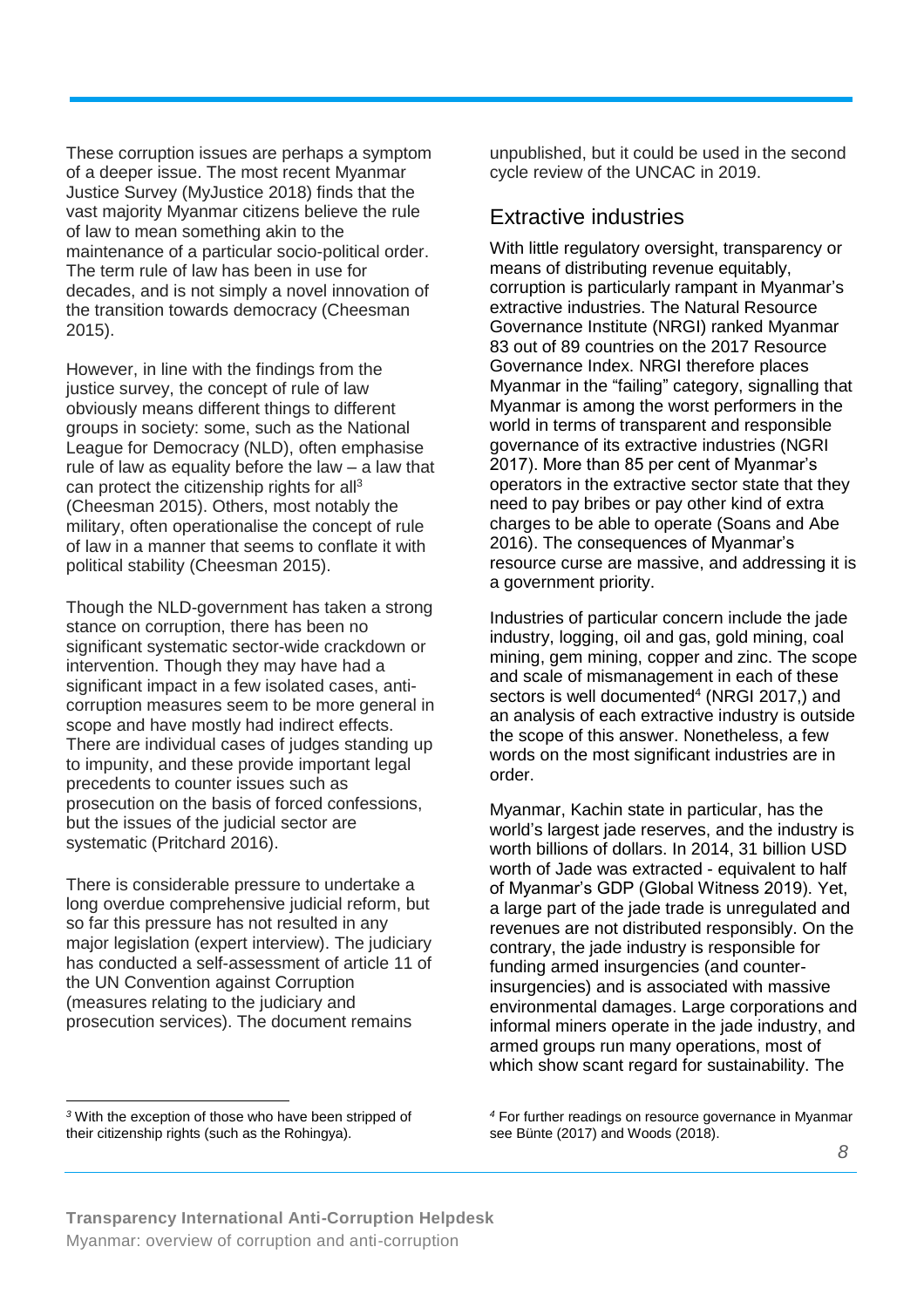informal market dwarfs the legal traders (such as the Myanmar Gems and Jade Emporium) and the majority of jade is smuggled out of the country (NRGI 2018). Most companies who extract and sell jade are controlled by military generals, though these connections are often hidden through networks of front companies (Global Witness 2019).

Illegal and legal logging is another major concern. In 2014, Myanmar's government banned the export of logs in a bid to prevent rapid deforestation. Yet, the volume of exports of timber and teak (which was not covered by the ban) reached an all-time high (Phillips 2015). It is likely that the timber trade continues at the same rates as in 2015. Chinese companies who obtain permits from local armed groups in Myanmar tend to do the logging, while many armed actors rely on the cross-border timber trade with China as a source of income (Phillips 2015). Likewise, much of the logging that appears legal is not. In fact, according to the Environmental Investigation Agency (2019), the "Burmese teak kingpin" has been able to establish a system of parallel teak trade that is largely operated by the military/state-owned enterprise Myanmar Timber Enterprise. Chinese companies are directly engaging with both government and armed non-state actors in the teak trade and actively nourish corruption in the sector (EIA 2019).

Problems also abound in the oil and gas sector, where concessions are often shrouded in secrecy. Companies awarded drilling licences (blocks) are often structured to ensure that their true owners remain anonymous (Global Witness 2014) and can thus act with impunity. Stakeholder consultations have been very rare, and complaints mechanisms are almost entirely absent (Cornish and Vivoda 2016). Worse still, the oil and gas sector, as with Myanmar's other extractive industries, has become a driver of conflict, not just because various armed actors seek control over the licences but because the poor sense of redistribution and the lack of benefits to locals become a source of grievances (Myanmar Centre for Responsible Business 2014).

In spite of these challenges, Myanmar's regulatory framework for managing resources responsibly has improved notably in recent years. In 2014, Myanmar became a candidate country for the Extractive Industries Transparency Initiative (EITI), which requires it to take measures towards increased transparency and reform the framework for regulation of the extractive industries (Cornish and Vivoda 2016).

In 2016, the government introduced reforms that made the division of regulatory tasks between ministries more straightforward and introduced clearer divisions between operators and regulators (Cornish and Vivoda 2016). Concrete steps have also been taken to increase the use of environmental impact assessments and evaluate bids submitted as part of procurement processes in a more structured manner. In addition, some ministries have undertaken a number of donor-led capacity building programmes intended to improve transparent practices in procurement and better impact assessment (Cornish and Vivoda 2016). Owing to EITI, Myanmar has taken some measures towards improving its revenue reporting and stakeholders now have a more inclusive platform to discuss regulation of extractive industries, with some participation by civil society organisations (CSOs) (Cornish and Vivoda 2016).

In 2016, Myanmar launched its first report containing publicly available data on revenues in the extractive industries (World Bank 2016b). The report contains many gaps, and there is still little data on the jade industry or the activities of military-linked companies. Nonetheless, the fact that Myanmar has actually published a report on extractive industry revenues is still considered a milestone (World Bank 2016b).

Having said that, a number of major issues remain and the regulatory systems are still largely unfit for purpose. The Myanmar government has so far failed to undertake reforms of powerful state-owned enterprises that would allow for better revenue sharing and distribution (Wai 2019).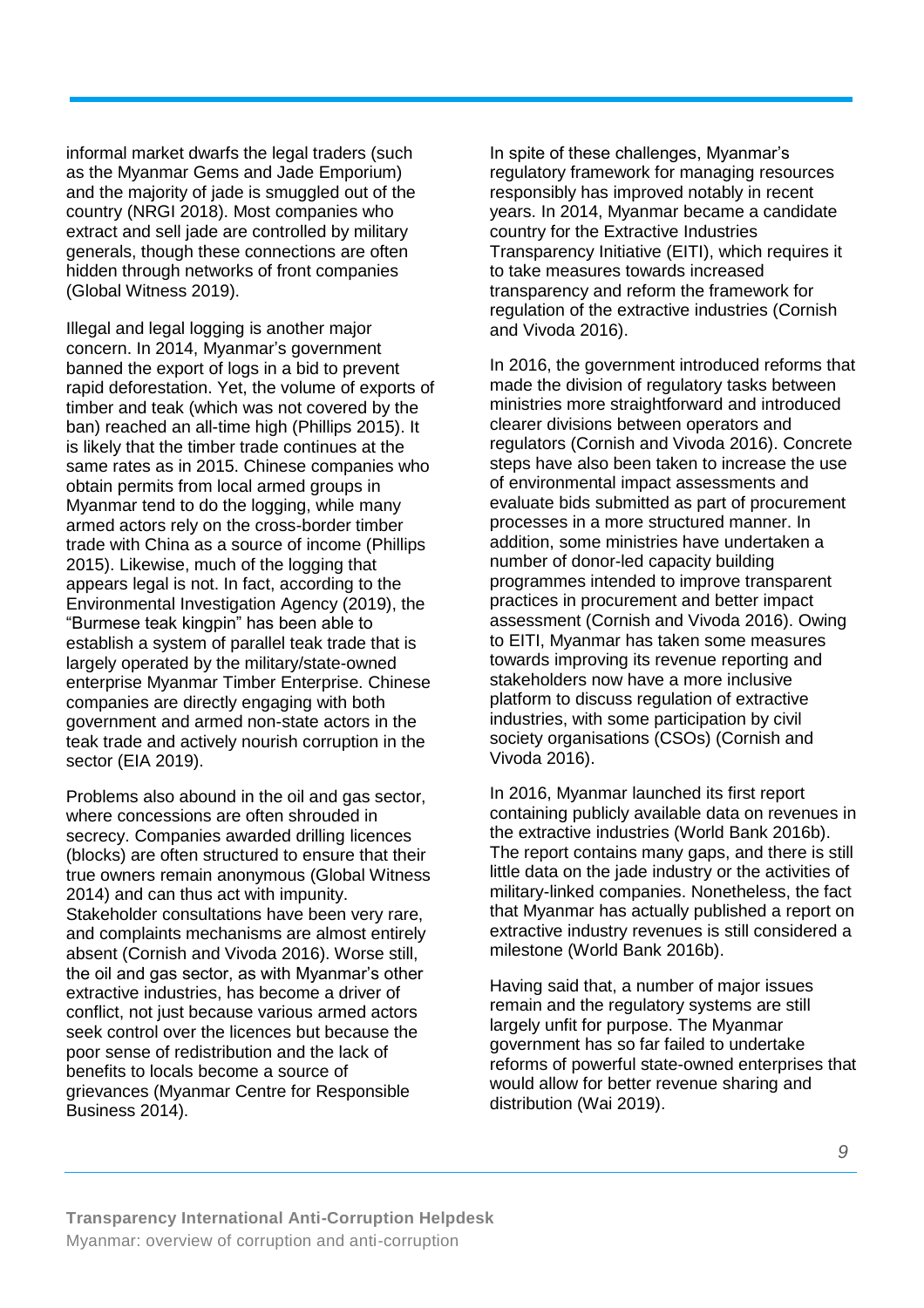Other ongoing challenges include the fact that resources still fund armed conflicts, the lingering dominance of powerful companies with connections to the military, fragmented regulatory frameworks, the lack of technical capacity in line ministries, rampant cronyism and the fact that inclusive stakeholder consultations remain occasional (Cornish and Vivoda 2016).

#### **Education**

According to the 2017 Global Corruption Barometer, 16 per cent of people who engaged with a school paid a bribe (Transparency International 2017). This makes education the public service least affected by bribery. Nonetheless, the education system in Myanmar faces serious challenges related to management, leadership and catching up to decades of underfunding (Hayden and Martin 2013). More than a million children are not provided with schooling due to conflict, displacement and poverty (MIMU 2019).

One of the major issues is the governance of the education sector, which fails to allow the kind of self-governance that may be necessary in a country like Myanmar. Decision making in the education sector is highly centralised, leaving the individual school administration, principals and teachers limited scope to determine their own curriculum and language (Hayden and Martin 2019). Another issue is that the education system has a system of promotions that gives few incentives (in terms of salary) to specialise in primary schools. Simultaneously, the system leaves little ability for individual teachers to be rewarded for excellent results and performances (Hayden and Martin 2013).

Recent anecdotal evidence paints a picture of an education sector in which personal networks often trump merit in accessing education and gaining employment after graduation (Andrews and Htun 2016) and within the sector. In human resources, there is often a mismatch between qualification, academic background and the level of responsibilities, which can be an indicator for corruption in daily administration (expert interview). Nepotism and favouritism benefit well-connected families to the detriment of those

who are not. For instance, a student with a powerful family may pass an exam despite being below the threshold for passing, while a talented student cannot be admitted despite obvious skills (Andrews and Htun 2016). Teachers, who typically receive very low salaries, sometimes give private classes to students in return for a fee. Students who participate these private classes may receive not only a better education but also special treatment (Andrews and Htun 2016).

Ethnic groups who sometimes cannot access education in their native language are known to form alternative educational institutions to overcome linguistic issues. Particularly in areas with a near-absent presence of statutory institutions education is often being delivered by armed ethnic groups and organisations (Christophersen and Stave 2018). While in many cases, these services are delivered by insurgents or organisations hostile to the state, there are also examples of collaboration and partnerships between ethnic minority organisations and the central state (Christophersen and Stave 2018).

Despite this seemingly bleak picture, Myanmar's education system is presently undergoing a process of recovery and reform, with a number of encouraging initiatives. A National Education Sector Plan (NESP) was launched in 2017 with the intention to set the strategic direction for various forthcoming reforms. The Myanmar government also engages in high-level dialogue with donors and development actors through a Joint Education Sector Working Group. Moreover, there are thematic working groups that bring together various stakeholders, including the government, CSOs and development partners.

A significant positive development is the fact that the percentage of GDP going into education has more than doubled in the past decade (OBG 2019). Consequently, the number of employed teachers has increased significantly and many schools have been renovated (OBG 2019). The state has expanded education spending to parts of Myanmar that used to be neglected.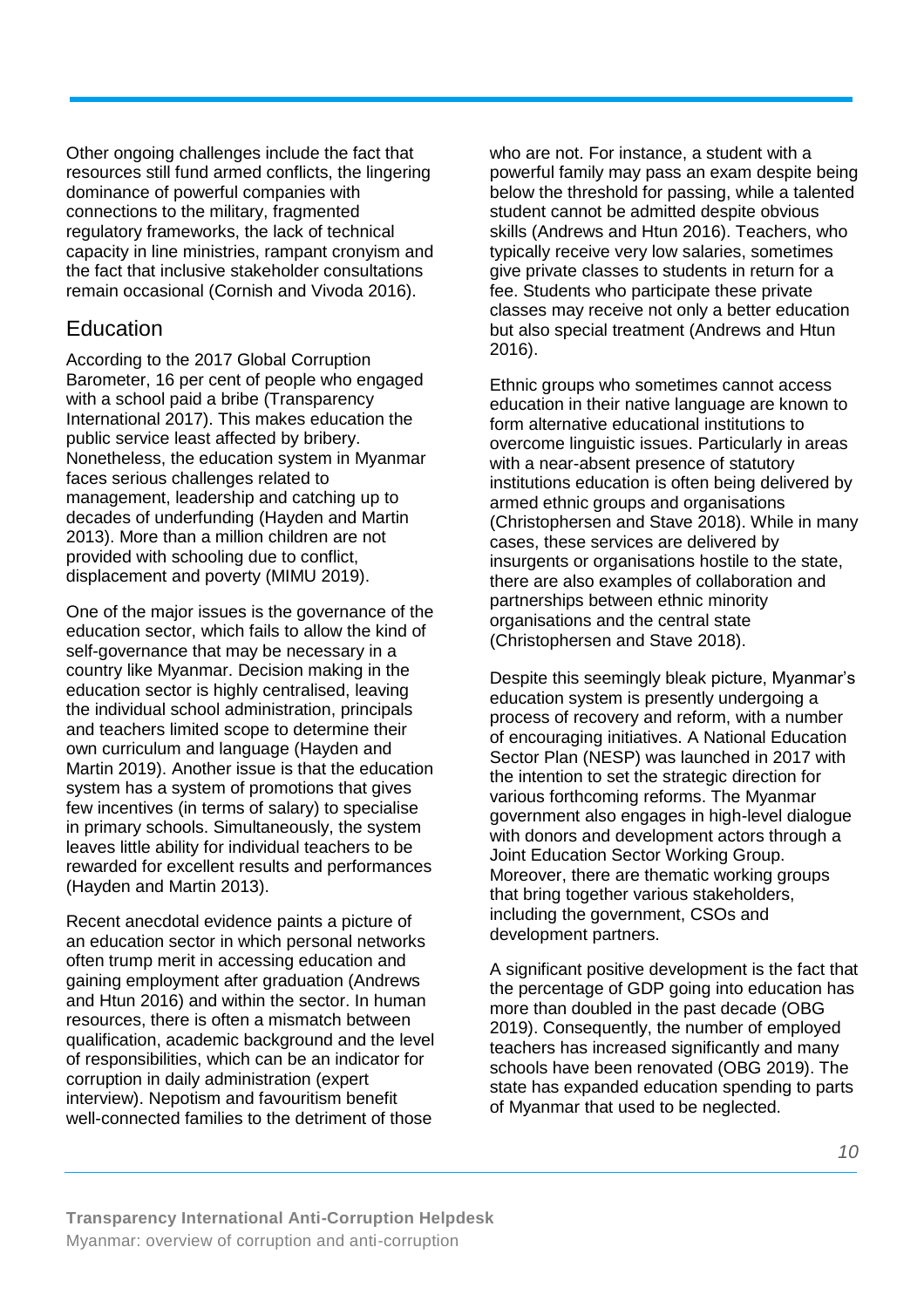This otherwise positive development could have negative side-effects, however. Firstly, such a rise in spending comes with heightened corruption risks when they are not accompanied by improved oversight mechanisms. The state bureaucracy in Myanmar particularly lacks capacities to establish adequate monitoring and evaluation frameworks, so there could be heightened corruption risks during the process of expanding the education sector (for example, in procurement, such as in the construction of new facilities) (expert interview). Secondly, the rate of execution of the union budget for the education sector is around 80 per cent, meaning that 20 per cent of the education sector's budget is unspent and is transferred to the general budget. This process lacks the transparency to guarantee that these funds will not be diverted or embezzled (expert interview)

Another potential positive trend in the education sector is the decentralisation of decision making, away from the Ministry of Education – an objective identified in the NESP. This can potentially improve accountability between relevant authorities, teachers and students by rooting governance in more local needs and demands and by empowering lower levels of the hierarchy in the education sector (OBG 2019). The majority of funds for education are now disbursed at state level, and the process of budgeting is becoming more participatory, taking place more locally. There are, however, also risks involved in this process: higher level decision making can technically override these local, participatory budgeting processes. This does not happen always, but it is possible (expert interview)

Another critical area that is set to change with the NESP is the question around teacher salary and promotion mechanisms. The reforms will increase the pay for primary school teachers and there will be the option to specialise in teaching younger children (OBG 2019). These steps are likely to increase both education outcomes and – where accompanied by greater oversight and accountability mechanisms – could potentially help curb levels of corruption.

#### Police

The latest Myanmar Asian Barometer Survey (2016) found that the police is the least trusted institution in Myanmar with only 27 per cent of the population trusting the police "quite a lot" or "a great deal". Only 25 per cent of respondents believe they have access to services delivered by the police. This is by far the lowest number in any ASEAN country. There are also indications that slightly more than half of Myanmar's citizens accessing police services had to pay bribes (Transparency International 2017)

The Myanmar Police Forces (MPF) play a very important political role and, in spite of its civilian status, is instrumental to the maintenance of the dominant political order and the status quo (Selth 2012). The MPF's loyalty to the dominant political order means that it tends to exercise its power in coercive ways against those it views as being a threat to the status quo (Selth 2012). To do so, it relies on a number of dedicated units, including para-security battalions and a special branch. These bodies have been instrumental in suppressing protesters and activists and tend to show strong loyalty to the military (Selth 2012).

Simultaneously, the police forces suffer from serious mismanagement, low levels of discipline, low pay and other drivers of corruption (Selth 2012). The police forces have been accused of protecting illegal enterprises in a bid to increase their incomes through rent-seeking activities and extortion. For instance, there are accusations that police officials are involved in narcotics trafficking and take bribes to look the other way (Thompson 2015). In other cases, minorities have been rounded up and been brought to remote places where their families or villages have to pay ransoms (up to US\$2000) for their return (expert interview). Stories of corruption and abuse are widespread and have led to greater degrees of public suspicion of the police service (Selth 2012). These have been made worse by the absence of a reliable complaints mechanism to redress grievances (Thompson 2015) as well as the lack of a sufficiently independent, effective and transparent judiciary.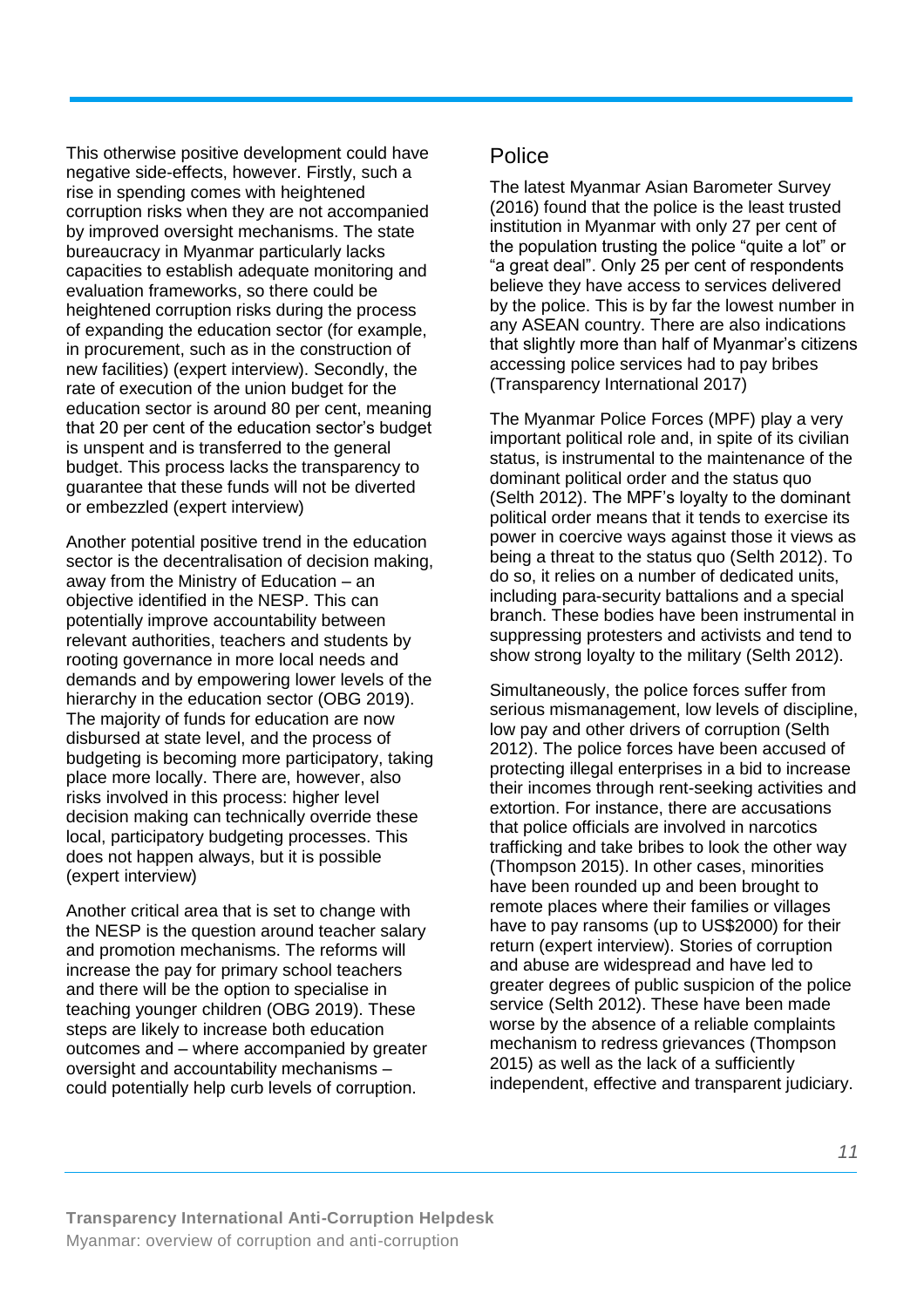Particularly worrisome accusations come from human rights NGOs who claim that police officers have taken advantage of the Rohingya issue both by participating in their persecution and as complicit beneficiaries of human trafficking networks. There are documented cases where police forces have blackmailed up to US\$7,000 from a boat of refugees (Fortify Rights 2014). Police officers also often extract bribes from victims of human (or "bride") trafficking on the Myanmar-China border and regularly refuse to assist victims of human trafficking without extensive payments (Human Rights Watch 2019).

The MPF is a member of Interpol and is the recipient of institutional capacity building programmes by international donors, including EU funded ones like MyPOL [\(http://www.mypol.eu\)](http://www.mypol.eu/). However, such interventions alone are unlikely to curb corruption in the police. Tackling corruption in the police forces is going to be a long-term endeavour requiring political will, reform and sustained efforts.

#### **Agriculture**

Corruption and mismanagement in the agriculture sector is a serious issue, resulting in both lower agricultural output and issues such as insecurity of tenure. A recent survey found that 62 per cent of firms operating in the agriculture sector report paying bribes (Soans and Abe 2016).

The failures of Myanmar's agriculture policies during the military era are particularly evident in terms of rice exports, which are significantly lower in the modern period (1.3 million tons per annum) than before the Second World War (3 million tons) (Nehru 2015). Today, conglomerates wield some degree of monopsony in the sector by dominating the purchase of agricultural produce from farmers (Nehru 2015). Prices fluctuate dramatically, undermines prices received and encourages speculation (Nehru 2015). In addition, the licensing system for rice exports is complex, unproductive and disrupts agricultural development (Nehru 2015).

A paramount concern in the agriculture sector is the widespread practice of land grabbing and forced evictions. Generally speaking, land deals lack transparency: sales documents can be missing and compensation is not always paid. Part of the issue may be due to a lack of legal clarity. Myanmar has over 30 land laws, some of which date back to the colonial era, and the mandate to manage land is divided between a dozen different authorities (Peel 2016).

The ensuing insecurity of land tenure has negative impacts on food and nutrition security, productivity growth in the agriculture sector and is perhaps one of the most tangible outcomes of corruption in land administration and agriculture more broadly. A parliamentary committee has recorded more than 17,000 cases of land grabbing since 1988, though the real number of unregistered cases is likely much higher (Peel 2016). According to government figures, the amount of confiscated land in 2016 alone amounted to 2 million acres (Yeung 2019). Uncertainty around land rights is perhaps one of Myanmar's biggest development challenges, and affects agricultural output, food security and the investment climate (Peel 2016).

Major concessions have been given to various domestic and international investors under the pretext of smallholder land being "waste" land. Smallholder "customary" land in ethnic minority uplands tend to be the most vulnerable to expropriations, while beneficiaries are often firms with connections to the military or Chinese firms in the agribusiness sector (McCarthy 2016). Land eviction is often the result of the establishment of special economic zones or ventures related to resource extraction.

Simultaneously, the government has encouraged investment in the agricultural sector, which is identified as one of Myanmar's main potential engines of growth. To this end, the government of Thein Sein introduced land reforms and legislation, such as the Farmland Law; the Vacant, Fallow, and Virgin Law; and the Foreign Investment Law, aimed at encouraging foreign and domestic investment in agriculture (McCarthy 2016). The new legal framework combined a bias towards large-scale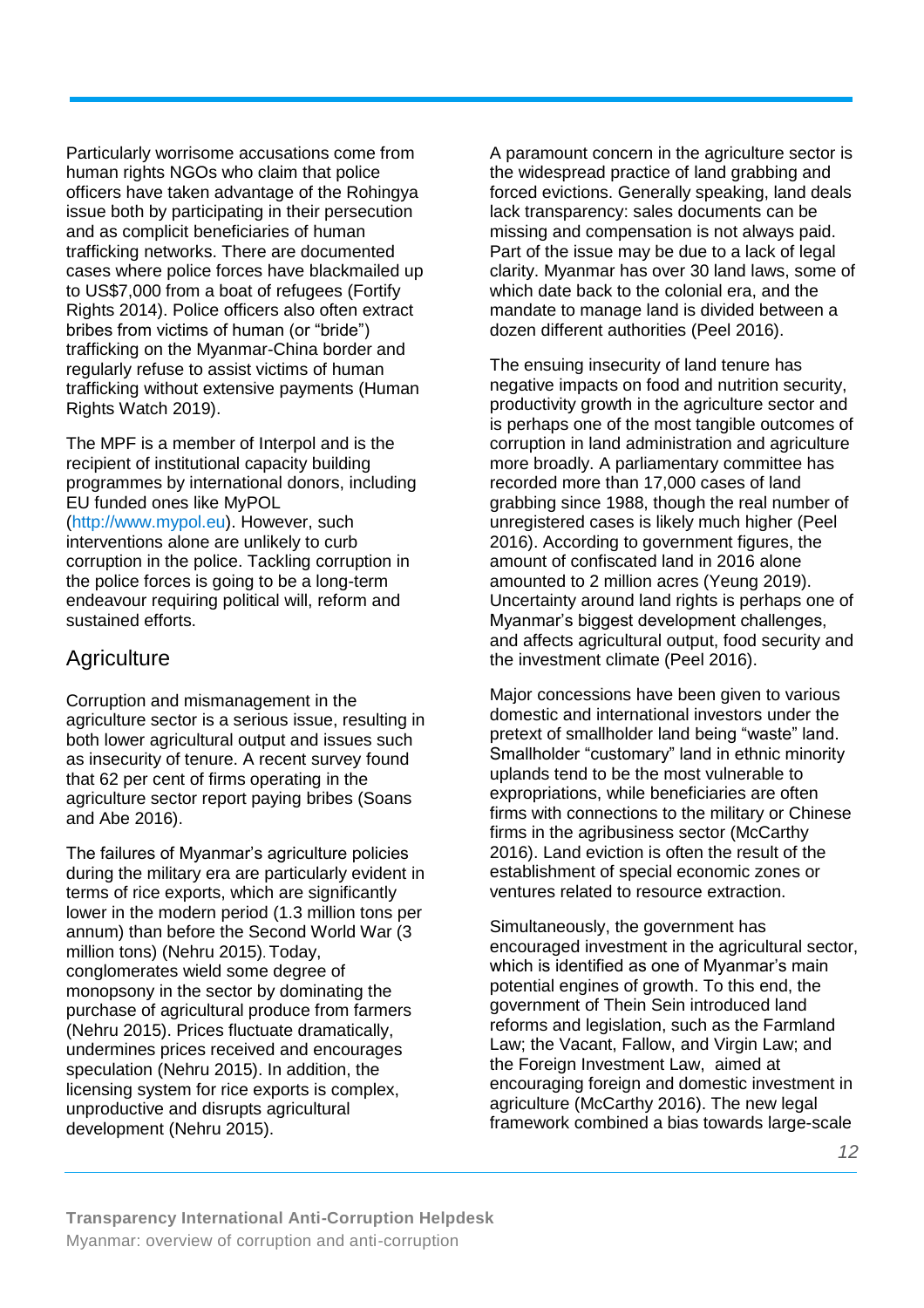agriculture with some provisions of good governance, yet their impacts on tenure security have been perverse due to a convoluted land classification process (McCarthy 2016).

The laws were been passed in parliament without real consultations with relevant stakeholders. The farmland law, for instance, requires farmers to obtain a land use certificate from agricultural administration authorities, farmland administration boards. These authorities also have the ability to strip farmers of their certificates if the farmer is in breach of contract. In practice, the process of obtaining certificates for farming is often opaque and requires forms of personal identification that many smallholders do not have. There are no dispute mechanisms that include independent arbiters, and in general land re-classification can be difficult in Myanmar (McCarthy 2016).

The national land use policy was launched in 2016 (McCarty 2016). The drafting process included many more stakeholders, and the policy is seen by some as a positive step towards potentially increased security of tenure and better governance mechanisms, including channels for farmers to access dispute mechanisms (McCarthy 2016; National Land Use Policy 2016).

Yet, the national land use policy contained some contradictory concepts of land being "vacant, fallow or virgin" that formed the basis of a law of the same title some years prior. According to this law's September 2018 amendment, the state can classify a piece of land as either "vacant, fallow or virgin". Farmers who have claims to land have to apply for permission to occupy it. In practice, anyone can claim the land until the permission has been granted (Human Rights Watch 2019b).

People have not been systematically informed about these procedures and, as a consequence, millions of farmers residing on customary land could face potential eviction. The "vacant, fallow or virgin law" was amended in 2018, strengthening the rights of ethnic minorities to stay on customary land. This could be a positive step if implemented adequately and equally

(Yeung 2019). However, critics are sceptical that this will be the case, claiming that the authorities tend to enforce land laws only where these benefit powerful military-linked conglomerates (Yeung 2019).

Human Rights Watch (2019b) reports that farmers are at risk of being arrested for "trespassing" onto land they claim is theirs. A number of Myanmar CSOs also call for the government to abolish the vacant, fallow and virgin law altogether, claiming that is a step back from the 2016 national land use policy, and that it removes the recognition of customary land rights, criminalises people for residing on customary land and ultimately fuels the conflicts in Myanmar. They also argue that since these laws were introduced, cases of land grabbing have increased (Land in Our Hands 2018).

#### **Fisheries**

In general, the fisheries sector is poorly managed, regulated and monitored (Tezzoa et al. 2018). The Department of Fisheries is underfunded, and the sector has little political clout. There is, moreover, a weak framework for collaboration and coordination between relevant authorities and uncertainties around the division of tasks and jurisdictions (Tezzoa et al. 2018).

The fisheries sector is characterised by weak regulation and enforcement owing to a poor monitoring, control and surveillance capacity. There is a lack of transparency in licensing, and the absence of enforcement of regulation sometimes enables a prevalence of illegal fishing by foreign fleets. Moreover, there is poor management of fishery boundaries, and in some cases uncertainty regarding what is offshore and inshore fishery. In the aquaculture sub-sector, the process of securing tenure is a complicated, informal process that can require multiple bribes (Tezzoa et al. 2018). Likewise, in the inland fisheries sector, there are accusations of corrupt allocations of licences, systematic discrimination against smaller fisheries and de-facto monopoly rights to larger firms (Tezzoa et al. 2018).

Concerns over land grabbing in favour of the establishment of large-scale industrial fisheries –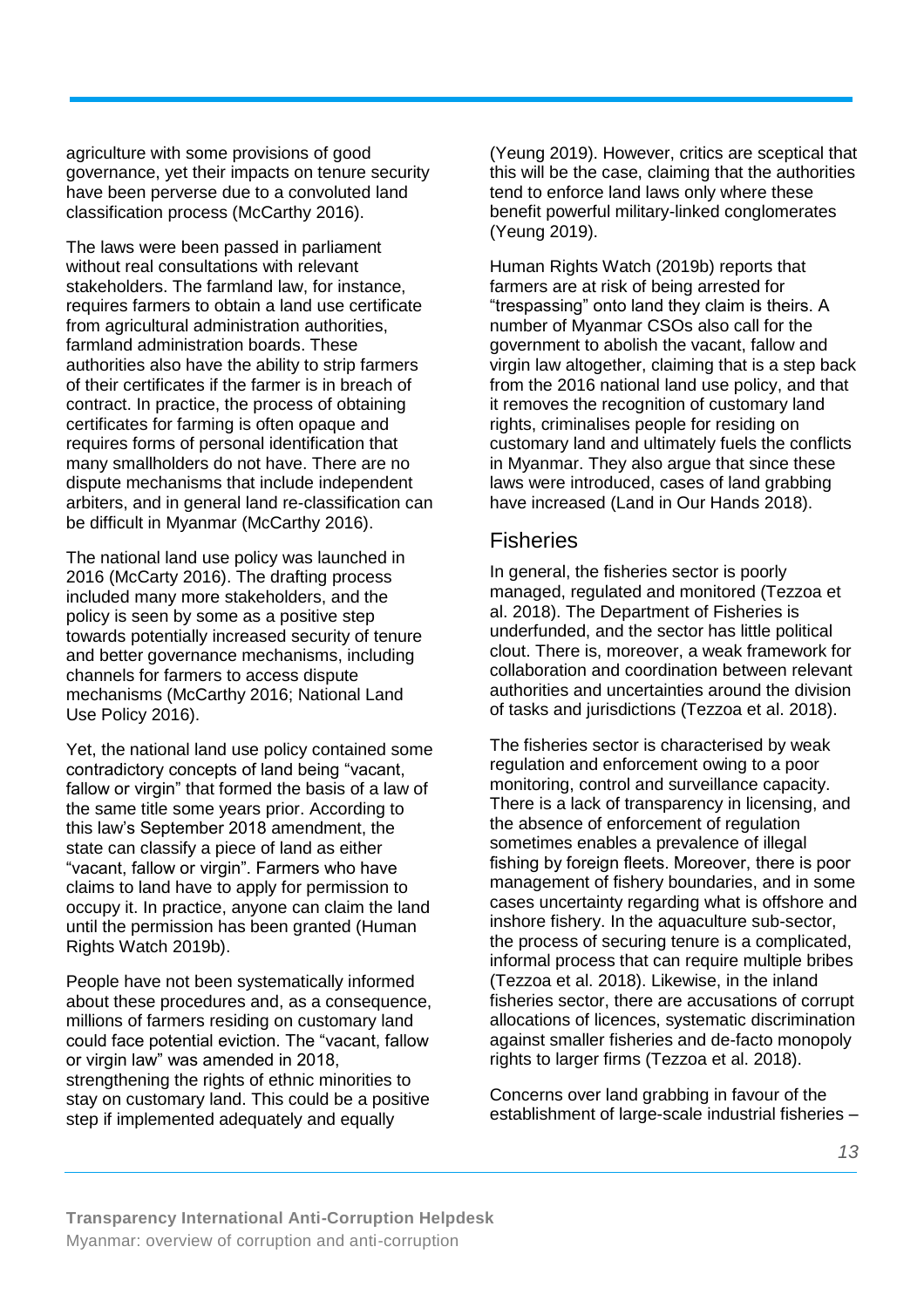a common practice under the military regime – continue to be prevalent. There are also some reports of conflicts between inland fishers and farmers. These are potentially exacerbated by uncertainties of ownership boundaries and land tenure rights (Tezzoa et al 2018).

Recent reforms have sought to address many of these issues. Measures have attempted to decentralise the governance of the sector and allow regional governments to manage revenues, distribute fishing licences and oversee tenders. However, reforms in the fisheries sector often encounters opposition from powerful groups benefitting from current fishery policies (Tezzoa et al. 2018).

### Maritime affairs

Myanmar's important geostrategic location has meant that the territorial waters outside of Myanmar has been subject to increased attention. In addition to the occasional territorial stand-off with Bangladesh, Myanmar's navy has been increasingly concerned about trafficking of arms into Myanmar as well as people out of the country (Gamage 2017). In particular, there are worries of an increased inflow of arms smuggled through boats at the Andaman Sea into Rakhine state. Moreover, Indian fears that the Pakistani intelligence service is supporting and recruiting jihadist militias among desperate Rohingya has caused the Indian navy to act, increasingly, as a security provider outside of the coast of Myanmar. This can be seen as part of India's 'Act East' policy (Gamage 2017).

Though the vast majority of human trafficking happens by land routes, the maritime routes off the coast of Rakhine state have also become increasingly popular route for human traffickers (UNODC 2017). The smugglers are believed to be loose networks of people who facilitate different part of the trafficking process and many vessels are registered in Thailand rather than Myanmar (UNODC 2017). Human smuggling often happens with the complicity of corrupt coast guards and police officers who are either active parts of trafficking networks or receive bribes to turn the blind eye (UNODC 2017).

### Legal and institutional framework for countering corruption

In recent years, Myanmar has installed a framework for preventing and countering corruption. This framework still has its issues and is often subject to criticism. However, while gaps do remain, the framework for countering corruption has received gradual improvements due to legal amendments and relevant initiatives. These have translated into improved efforts to counter corruption.

Around the beginning of the transition to democracy, the government of Myanmar initiated campaigns to institute Good Governance and Clean Government, resulting in some of the first crackdowns and firings for corrupt practices. In 2012, Myanmar introduced the first anti-bribery bill and ratified the UN Convention against Corruption (UNCAC). However, the first step at establishing a more comprehensive framework for countering corruption came with the adoption of the anticorruption law and the establishment of an anticorruption commission. This anti-corruption law is Myanmar's primary legal framework for preventing, countering and punishing corruption (Saw 2015) and the anti-corruption commission is the primary anti-corruption framework.

#### Anti-corruption law

Adopted in 2013, the anti-corruption law aims to improve governance and promote government accountability. The law was amended in 2018 to replace the word "bribery" with "corruption".

The objectives of the amended anti-corruption law are as follows (Law No. 20/2018):

(a) to carry out anti-corruption initiatives as a national responsibility (b) to be of benefit as a clean government and through good governance (c) to enhance the integrity and accountability in the public governance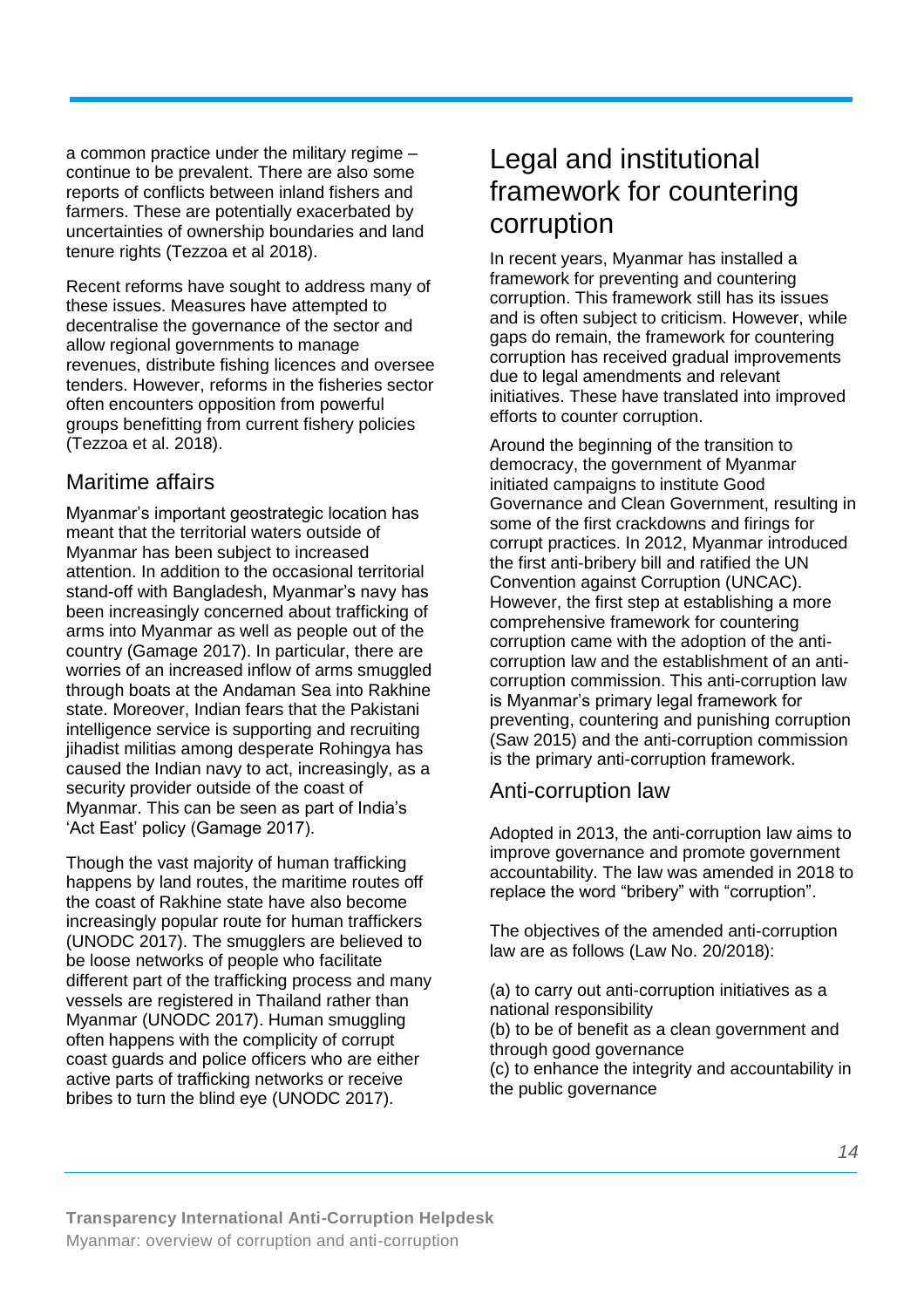(d) to protect state-owned properties, humanity and rights, and interest of the citizens by corruption

(e) to take effective action against persons who commit the corruption

(f) to be more transparent in rule of law and governance and to develop the economy through domestic and foreign investment

The anti-corruption law contains provisions for punishing current and former holders of political posts for corruption, with prison sentences of up to 15 years (article 55). People who do not hold political offices can be sentenced to up to 10 years for corruption (article 56). The law also requires certain elected officials within parliament to declare their assets publicly (Saw 2015).

However, the law does not directly address the issue of small facilitation payments and leaves some ambiguity to be exploited (Soans and Abe 2016; Saw 2015). Moreover, until recent amendments, the law covered only "authoritative persons" (meaning public servants). This meant that the law could not be used to charge private sector actors with corruption.

#### Anti-corruption commission

The anti-corruption law also established the anticorruption commission (ACC) as Myanmar's primary anti-corruption agency. The ACC is mandated to investigate claims of corruption, prosecute violations of the 2013 law and to produce recommendations to counter corruption. The ACC also has the powers to request help from international organisations (Quah 2016).

The ACC consists of 15 members as well as a permanent body of staff. Five of these members are appointed by the president and five each by the lower and upper houses of parliament. For this reason, a common criticism is that the ACC is not entirely politically independent (Quah 2016), and its composition changes with elections (expert interview). The ACC is also accused of having members who could defend powerful vested interests, especially since some members have a background in the military (Saw 2015).

Observers have noted the lack of tangible evidence of the ACC's impact in curbing corruption in Myanmar, which is viewed to be a result of low capacity and an absence of political will (Quah 2016; Soe 2018). The ACC allegedly investigated only 66 out of the 4,500 allegations of corruption it received up until 2017, while a little more than 1,000 cases were forwarded to line ministries for "internal" investigations (Soe 2018). However, as will be investigated later, the ACC has recently become more forceful and active.

#### Recent reforms to the legal and institutional framework

In 2016, UNODC conducted the Myanmar First Cycle UNCAC Review. It examines the 2013 anti-corruption law specifically through Chapter III (criminalisation and law enforcement) and Chapter IV (international cooperation). The review concluded that a number of reforms were needed, including ones that clarify what actually constitutes a bribe. The law was also judged to require better provisions for punishing corruption in the private sector. Moreover, the ACC needed greater political independence and the means to provide some protection for whistleblowers (Soe 2018).

Recent amendments to the law, made in 2018, addressed some of these criticisms. They introduced two new features to the definition of corruption (and thus what is covered as such by the criminal code). Importantly, whereas the law used to cover "authoritative persons" it now covers "any person" misusing their post, position of authority or abuses what they have been entrusted. Secondly, the amendments gave the ACC broader powers to investigate claims and launch preliminary proactive investigations prior to receiving formal complaints. Whereas before the ACC could only investigate and prosecute public servants, it is now entitled to investigate private entities and can require that businesses establish anti-corruption codes of conduct (expert interview). The lack of protection for whistleblowers remains an issue, however.

The extent to which the ACC can work independently of political interests is still in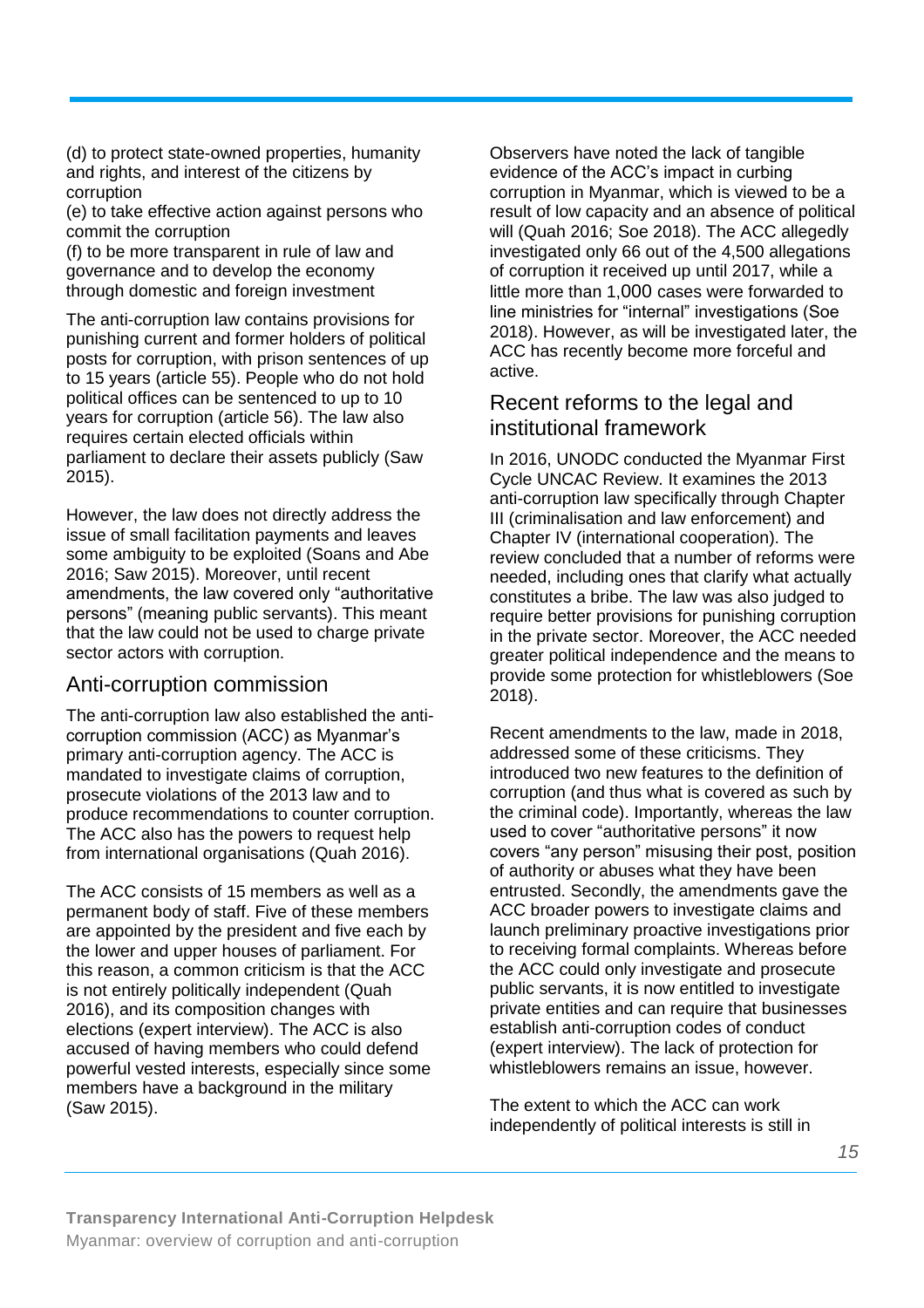question. The ACC still has to report to the president and the Hluttaw (parliament) speakers, and as such may be subject to their interference behind the scenes (Quah 2016). Moreover, anticorruption efforts typically work in a top-down fashion (expert interview). Crucially, the ACC cannot prosecute the military. On one hand, military personnel are considered civil servants, but they are simultaneously governed by military laws and thus have to be tried in military courts (Aung and Hammond 2018).

However, in spite of the fact that the ACC still faces some constraints, the organisation has been rather bold of late.

In February 2019, the ACC began investigating the chief minister of the Tanintharyi region, Daw Le Le Maw, on suspicions of awarding contracts without calling for tenders and unclear spending of revenue (Nanda 2019). In late 2018, the ACC filed cases against six officials, including Yangon's attorney general on the basis of accusations of allegedly dropping charges against three suspected murderers of a comedian in exchange for bribes (Aung 2018).

Other prominent cases include prosecutions on charges of bribery against: the former director general of the ministry of health and sports (Winn 2019); a Nay Pi Taw city official for extracting bribes from traders (Kyaw 2019); and land registration officials who allegedly accepted payments in return for land transactions and registration (Zaw 2019).

The ACC has also been turning its attention to the extractives sector, and there are rumours of ongoing (albeit not public) investigations against extractive companies (expert interview). This is both ambitious and politically risky.

The ACC, in other words, appears to be more assertive and proactive in investigating and prosecuting corrupt behaviour. It has not only gone after high-ranking civil servants but has charged private sector accomplices for "aiding and abetting" corruption (expert interview).

Moreover, the ACC is expanding, setting up offices in Yangon and Mandalay. This could potentially translate into increased capacities to file complaints faster (Aung 2018b). The ACC is also working on establishing an asset declaration system which is supposed to be rolled out by the end of 2019 and has pushed for measures to protect whistleblowers, though that will be difficult in the current environment (expert interview).

A major initiative currently being implemented by the ACC are the so-called corruption prevention units that monitor and report bribery in the line ministries in which they are embedded (Mon 2018). The units are mandated to refer larger corruption cases in public institutions directly to the ACC for investigation. This way, the ACC hopes the corruption prevention units can help prevent corruption from happening in the bureaucracy. The staff of the corruption prevention units are still either in training or early deployment at the time of writing. However, the activities of these units are likely to a subject of much attention throughout 2019 (expert interview).

Conclusively, the ACC has been using its operational mandate and appears to have been doing so with a great deal of autonomy. While a potential risk is that it will turn into a politicised "attack dog" (Quah 2017) we do not see signs currently that this is what is happening (expert interview). Paradoxically, a more short-term risk is that the ACC will end up either overstretching or going too fast into sensitive cases against the will of some powerful interests (expert interview). However, some see this as testament to the ACC maturing.

# Other stakeholders

### Civil society

Since the reform process began in Myanmar, the conditions for the country's civil society organisations have somewhat improved. In 2014, a new law was passed allowing CSOs to register, a significant step towards increased openness. However, there are still many restrictions against freedom of assembly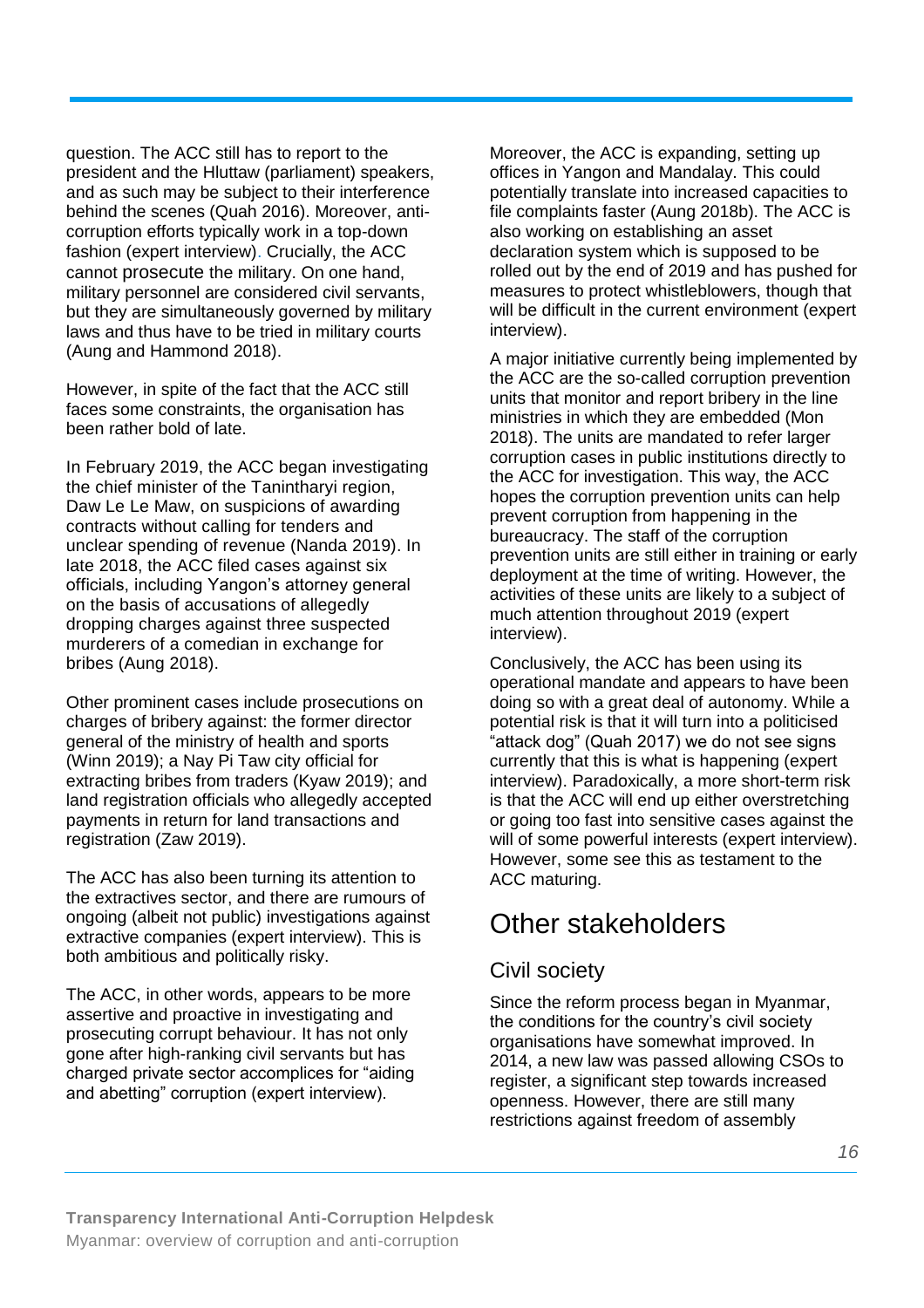inscribed in laws such as the anti-defamation law (International Center for non-profit Law 2019). Freedom House ranks Myanmar as 5 out 7 (where 7 is the worst performance) on its freedom score, making it "partly free".

That said, civil society has a role to play when it comes to securing and consolidating gains in anti-corruption efforts. One notable example of a civil society group that works on governance issues is the Myanmar Alliance for Transparency and Accountability (MATA). MATA is a consortium of over 450 civil society organisations whose aim is to advocate for increased accountability and good governance in Myanmar. The organisation was formed around the time that Myanmar began participating in the EITI and therefore has an emphasis on transparency in the extractive sector. Another relevant organisation is the Land in Our Hands, which advocates for justice and comprehensive reform in land administration [\(https://lioh.org/\)](https://lioh.org/). The Access to Justice Initiative (A2JI) is a coalition of CSOs that advocate for structural change in Myanmar's justice sector. The A2JI produces analytical products and baseline data, undertakes reviews, monitors government performance and advocates for systemic change to improve access to justice across Myanmar (https://www.a2ji.org).

Other initiatives by CSOs are supported or led by international donors and NGOs. For instance, throughout Myanmar, so-called Rule of Law Centres have recently opened. These centres provide training for community-based groups to raise awareness of legal issues (UNDP 2016).

#### The private sector

Corruption is an obstacle to foreign investment, healthy competition and creates unnecessary risks for firms in Myanmar. Surveys show that the majority of private sector actors see corruption as an obstacle and an impediment to growth rather than as a chance to do lucrative insider-deals (Soans and Abe 2016). The latest data from the Global Corruption Barometer shows that citizens of Myanmar have a relatively positive view of the private sector's role in corruption. Only 1 per cent of respondents report

that "all" business executives are corrupt, and just 19 per cent think that "most" are. These figures are low compared to other countries in Southeast Asia.

The Myanmar Centre for Responsible Business (MCRB), led by the Danish Institute for Human Rights, has a specific focus on encouraging accountability and responsibility in the private sector. It works together with civil society actors, government and businesses to build capacities to facilitate more transparent private sector practices (DIHR, undated).

#### Media

In 2018, Myanmar fell six spots to a rank of 137 (out of 180) on the 2018 World Press Freedom Index. In 2017, more than 20 journalists were prosecuted under the Telecommunications Act (anti-defamation law).

Some of Myanmar's media outlets are controlled directly by military-linked individuals while others are "compromised" (expert interview).

A particularly sensitive issue is the ethnic conflicts in Shan, Kachin, Rakhine and other peripheral parts of Myanmar (Reporters without Borders 2018). A recent high-profile case include two Reuters journalists who were arrested for investigating the violence in Rakhine, creating worries that journalists could be subject to increased censorship (Al Jazeera 2018).

Lacking press freedom greatly limits the ability of investigators to uncover and report corruption. Those journalists who do so often work at great personal risk (expert interview). There is also a lack of capacity of investigative journalists with regards to understanding available legal provisions, understanding the respect of presumption of innocence (innocence until proven guilty) and greater capacity to systematically protect whistleblowers.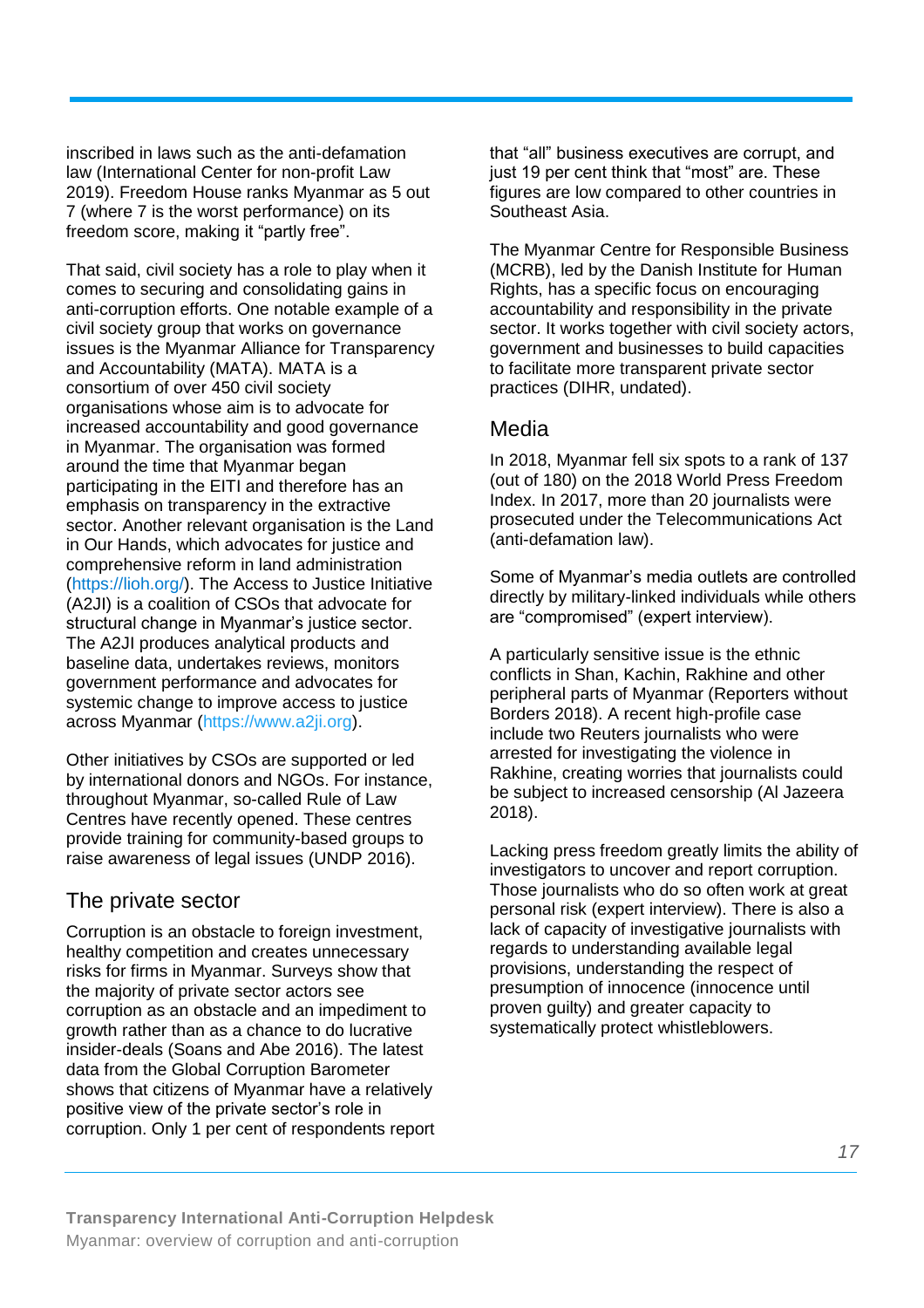### References

Al Jazeera. 2018. Reuters: Journalists Held for Probing Rohingya Massacre. *Al Jazeera.* 9 February 2018.

https://www.aljazeera.com/news/2018/02/reuters -journalists-held-probing-rohingya-massacre-180209055511736.html

Andrews Tim G; Htun Khin T. 2016. Corruption in Myanmar: Insights from Business and Education. In *The Changing Face of Corruption in the Asia Pacific*, pp. 233-242.

Asia Barometer Survey. 2016. Myanmar's Political Aspirations & Perceptions 2015 Asian Barometer Survey Report.

[http://www.asianbarometer.org/pdf/MyanmarRep](http://www.asianbarometer.org/pdf/MyanmarReport2016.pdf) [ort2016.pdf](http://www.asianbarometer.org/pdf/MyanmarReport2016.pdf)

Aung, San Yamin. 2018. Yangon Attorney General, Five Others Arrested for Corruption in Comedian's Murder Case. *The Irrawaddy*. 13 September 2018.

[https://www.irrawaddy.com/news/burma/breakin](https://www.irrawaddy.com/news/burma/breaking-yangon-attorney-general-five-others-arrested-corruption-comedians-murder-case.html) [g-yangon-attorney-general-five-others-arrested](https://www.irrawaddy.com/news/burma/breaking-yangon-attorney-general-five-others-arrested-corruption-comedians-murder-case.html)[corruption-comedians-murder-case.html](https://www.irrawaddy.com/news/burma/breaking-yangon-attorney-general-five-others-arrested-corruption-comedians-murder-case.html)

Aung, San Yamin. 2018b. Anti-Corruption Commission to Open Branches in Yangon, Mandalay Next Year. The Irrawaddy. 12 December2018.

https://www.irrawaddy.com/news/anti-corruptioncommission-open-branches-yangon-mandalaynext-year.html

Aung, Win Zar Ni; Hammond, Clare. 2018. ACC chair U Auing Kyi: ' We are preparing to systematically tackle corruption'. Frontier Myanmar. 18 June 2018.

[https://frontiermyanmar.net/en/acc-chair-u-aung](https://frontiermyanmar.net/en/acc-chair-u-aung-kyi-we-are-preparing-to-systematically-tackle-corruption)[kyi-we-are-preparing-to-systematically-tackle](https://frontiermyanmar.net/en/acc-chair-u-aung-kyi-we-are-preparing-to-systematically-tackle-corruption)[corruption](https://frontiermyanmar.net/en/acc-chair-u-aung-kyi-we-are-preparing-to-systematically-tackle-corruption)

Batesmith, Alex; Stevens, Jake. 2018) In the Absence of the Rule of Law: Everyday Lawyering, Dignity and Resistance in Myanmar's 'Disciplined Democracy, *Social and Legal Studies* 1(27), pp. 1-27

Bünte, Marco. 2018. Building Governance from Scratch: Myanmar and the Extractive Industry Transparency Initiative, *Journal of Contemporary Asia*, 48(2), 230-251

Cheesman N. 2015. Opposing the Rule of Law. Cambridge: Cambridge University Press. (Chapter 1)

Christophersen, Mona; Svane, Svein Erik. 2018. Advancing Sustainable Development between Conflict and Peace in Myanmar. New York: International Peace Institute, April 2018. [https://www.ipinst.org/wp](https://www.ipinst.org/wp-content/uploads/2018/04/IPI-Rpt-Myanmar.pdf)[content/uploads/2018/04/IPI-Rpt-Myanmar.pdf](https://www.ipinst.org/wp-content/uploads/2018/04/IPI-Rpt-Myanmar.pdf)

Cornish Gillian; Vivoda Vlado. 2016. Myanmar's Extractive Industries: An Institutional and Regulatory Assessment, *Extractive Industries and Society* 3(4), 2016, pp. 1075-1083

Danish Institute for Human Rights: Project: Myanmar Centre for Responsible Business. [https://www.humanrights.dk/projects/myanmar](https://www.humanrights.dk/projects/myanmar-centre-responsible-business)[centre-responsible-business](https://www.humanrights.dk/projects/myanmar-centre-responsible-business)

Einzenberger, R.. 2016. Contested Frontiers: Indigenous Mobilization and Control over Land and Natural Resources in Myanmar's Upland Areas. *ASEAS – Austrian Journal of South-East Asian Studies*, 9(1), pp. 163-172.

Ellis-Petersen, Hannah. 2018. Myanmar's Military Accused of Genocide in Damning UN Report. The Guardian. 27 August 2018. https://www.theguardian.com/world/2018/aug/27 /myanmars-military-accused-of-genocide-bydamning-un-report

Environmental Investigation Agency. 2019. State of Corruption: The Top-Level Conspiracy Behind the Global Trade in Myanmar's Stolen Teak. [https://eia-international.org/reports](https://eia-international.org/reports-mm/stateofcorruption/)[mm/stateofcorruption/](https://eia-international.org/reports-mm/stateofcorruption/)

Ford, Michelle; Gillan, Michael: Thein, Htwe Htwe. 2016. From Cronyism to Oligarchy? Privatisation and Business Elites in Myanmar, *Journal of Contemporary Asi*a, 46(1), pp. 18-41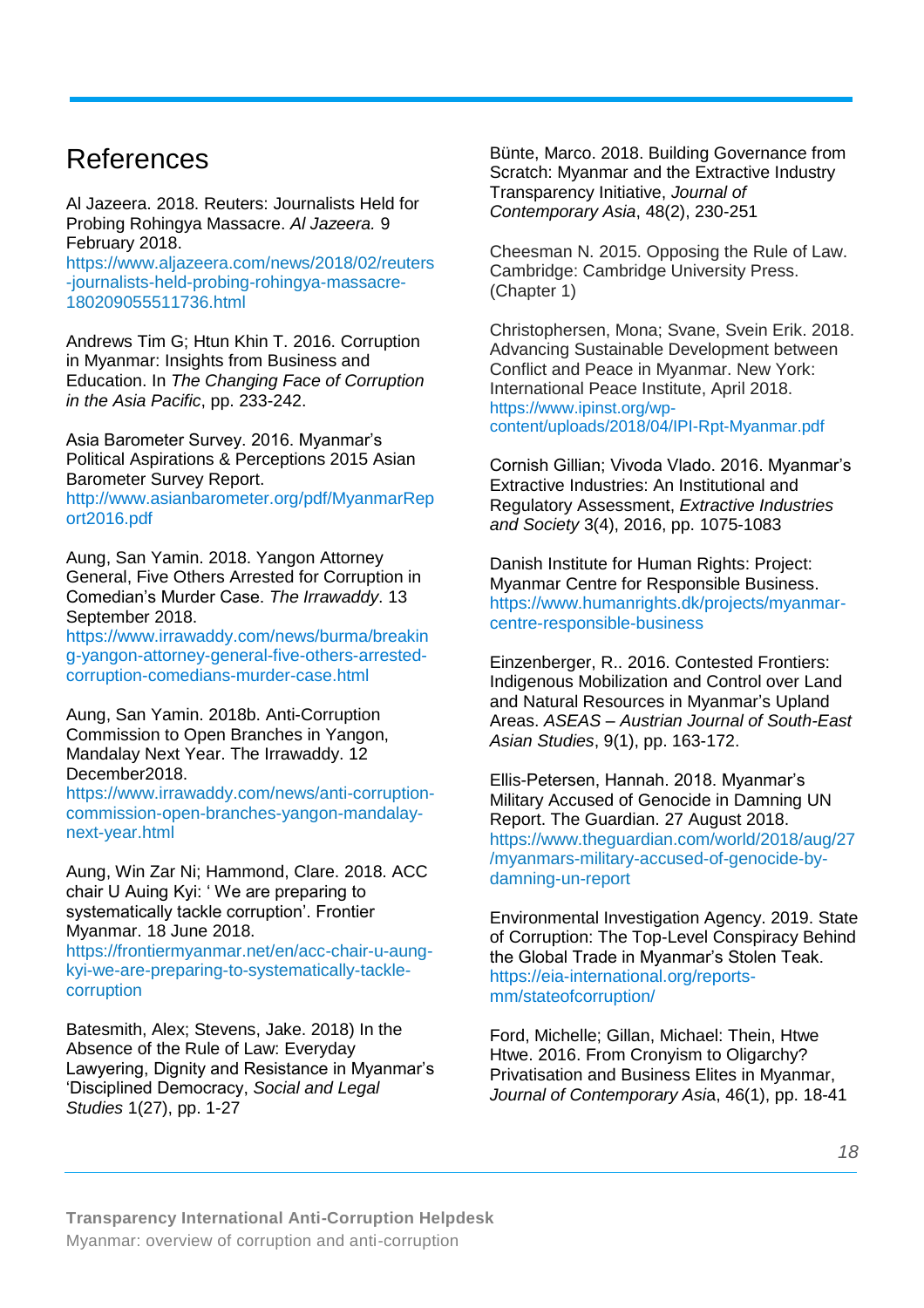Fortify Rights. 2014. Myanmar: Authorities Complicit in Rohingya Trafficking, Smuggling. Press Release, 7 November 2014. [https://www.fortifyrights.org/publication-](https://www.fortifyrights.org/publication-20141107.html)[20141107.html](https://www.fortifyrights.org/publication-20141107.html)

Freedom House. 2018. Myanmar Profile. [https://freedomhouse.org/report/freedom](https://freedomhouse.org/report/freedom-world/2018/myanmar#a3-freedomr)[world/2018/myanmar#a3-freedomr](https://freedomhouse.org/report/freedom-world/2018/myanmar#a3-freedomr)

Gamage, Rajni. 2017. Myanmar's evolving maritime security landscape. Lowy Institute/the Interpreter.

[https://www.lowyinstitute.org/the](https://www.lowyinstitute.org/the-interpreter/myanmar-s-evolving-maritime-security-landscape)[interpreter/myanmar-s-evolving-maritime-security](https://www.lowyinstitute.org/the-interpreter/myanmar-s-evolving-maritime-security-landscape)[landscape](https://www.lowyinstitute.org/the-interpreter/myanmar-s-evolving-maritime-security-landscape)

Global Witness. 2014. Who Are the Real Winners of Myanmar's Latest Oil and Gas Sales?

https://www.globalwitness.org/en/campaigns/oilgas-and-mining/myanmar-oil-and-gas/

Global Witness. 2019. Jade and Generals, Global Witness Report May 2019.

[https://www.globalwitness.org/en/campaigns/myan](https://www.globalwitness.org/en/campaigns/myanmar/jade-and-generals/) [mar/jade-and-generals/](https://www.globalwitness.org/en/campaigns/myanmar/jade-and-generals/)

Hayden, Martin; Martin, Richard. 2013. Recovery of the Education System in Myanmar, Journal of International and Comparative Education 2(2)

Hogan, Libby. 2018. Meth Seizures Up in Myanmar, SE Asia, Voice of America. 12 November 2018.

[https://www.voanews.com/a/meth-seizures-up](https://www.voanews.com/a/meth-seizures-up-in-myanmar-soth-east-asia/4654712.html)[in-myanmar-soth-east-asia/4654712.html](https://www.voanews.com/a/meth-seizures-up-in-myanmar-soth-east-asia/4654712.html)

Human Rights Watch. 2019. "Give us a Baby and We'll Let You Go": Trafficking of Kachin "Brides" from Myanmar to China. [https://www.hrw.org/report/2019/03/21/give-us](https://www.hrw.org/report/2019/03/21/give-us-baby-and-well-let-you-go/trafficking-kachin-brides-myanmar-china)[baby-and-well-let-you-go/trafficking-kachin](https://www.hrw.org/report/2019/03/21/give-us-baby-and-well-let-you-go/trafficking-kachin-brides-myanmar-china)[brides-myanmar-china](https://www.hrw.org/report/2019/03/21/give-us-baby-and-well-let-you-go/trafficking-kachin-brides-myanmar-china)

Human Rights Watch. 2019b. Myanmar: Halt Land Law Implementation. Millions at Risk of Eviction, Arrest as Deadline Looms. [https://www.hrw.org/news/2019/03/09/myanmar](https://www.hrw.org/news/2019/03/09/myanmar-halt-land-law-implementation)[halt-land-law-implementation](https://www.hrw.org/news/2019/03/09/myanmar-halt-land-law-implementation)

International Center for Non-Profit Law. 2019. Civic Freedom Monitor: Myanmar (Burma). [www.icnl.org/research/monitor/Myanmar.html](http://www.icnl.org/research/monitor/Myanmar.html)

International Commission of Jurists (ICJ). 2013. Right to Counsel: The Independence of Lawyers in Myanmar, ICJ, Geneva.

International Commission of Jurists (ICJ). 2015. Myanmar: End Practice of Appointing Military Officers to Judiciary. September 16, 2015 [https://www.icj.org/myanmar-end-practice-of](https://www.icj.org/myanmar-end-practice-of-appointing-military-officers-to-judiciary/)[appointing-military-officers-to-judiciary/](https://www.icj.org/myanmar-end-practice-of-appointing-military-officers-to-judiciary/)

International Crisis Group. 2019. Fire and Ice: Conflict and Drugs in Myanmar's Shan State. Asia Report N°299.

[https://www.crisisgroup.org/asia/south-east](https://www.crisisgroup.org/asia/south-east-asia/myanmar/299-fire-and-ice-conflict-and-drugs-myanmars-shan-state)[asia/myanmar/299-fire-and-ice-conflict-and-drugs](https://www.crisisgroup.org/asia/south-east-asia/myanmar/299-fire-and-ice-conflict-and-drugs-myanmars-shan-state)[myanmars-shan-state](https://www.crisisgroup.org/asia/south-east-asia/myanmar/299-fire-and-ice-conflict-and-drugs-myanmars-shan-state)

Jones, Lee. 2014. Explaining Myanmar's Regime Transition: The Periphery is Central, *Democratization*, 21(5), pp. 780-802

Jones, Lee. 2013. The Political Economy of Myanmar's Transition, *Journal of Contemporary Asia* 44(1), pp. 144-170

Kyaw, Phyo Wai. 2019. Nay Pyi Taw City Official Sentenced for Corruption. *Myanmar Times.* 6 February 2019.

https://www.mmtimes.com/news/nay-pyi-tawcity-official-sentenced-corruption.html

Land in Our Hands. 2019. Civil Society Organizations' Statement on the Vacant, Fallow & Virgin Land Management 2018 and related announcement.

[https://lioh.org/wp-](https://lioh.org/wp-content/uploads/2018/11/LIOH_MATA_Statement_20181116.pdf)

[content/uploads/2018/11/LIOH\\_MATA\\_Stateme](https://lioh.org/wp-content/uploads/2018/11/LIOH_MATA_Statement_20181116.pdf) [nt\\_20181116.pdf](https://lioh.org/wp-content/uploads/2018/11/LIOH_MATA_Statement_20181116.pdf)

McCarthy, Stephen. 2016. Land Tenure and Policy Tensions in Myanmar (Burma), *East-West Center*, 127.

https://www.eastwestcenter.org/system/tdf/privat e/api127.pdf?file=1&type=node&id=35865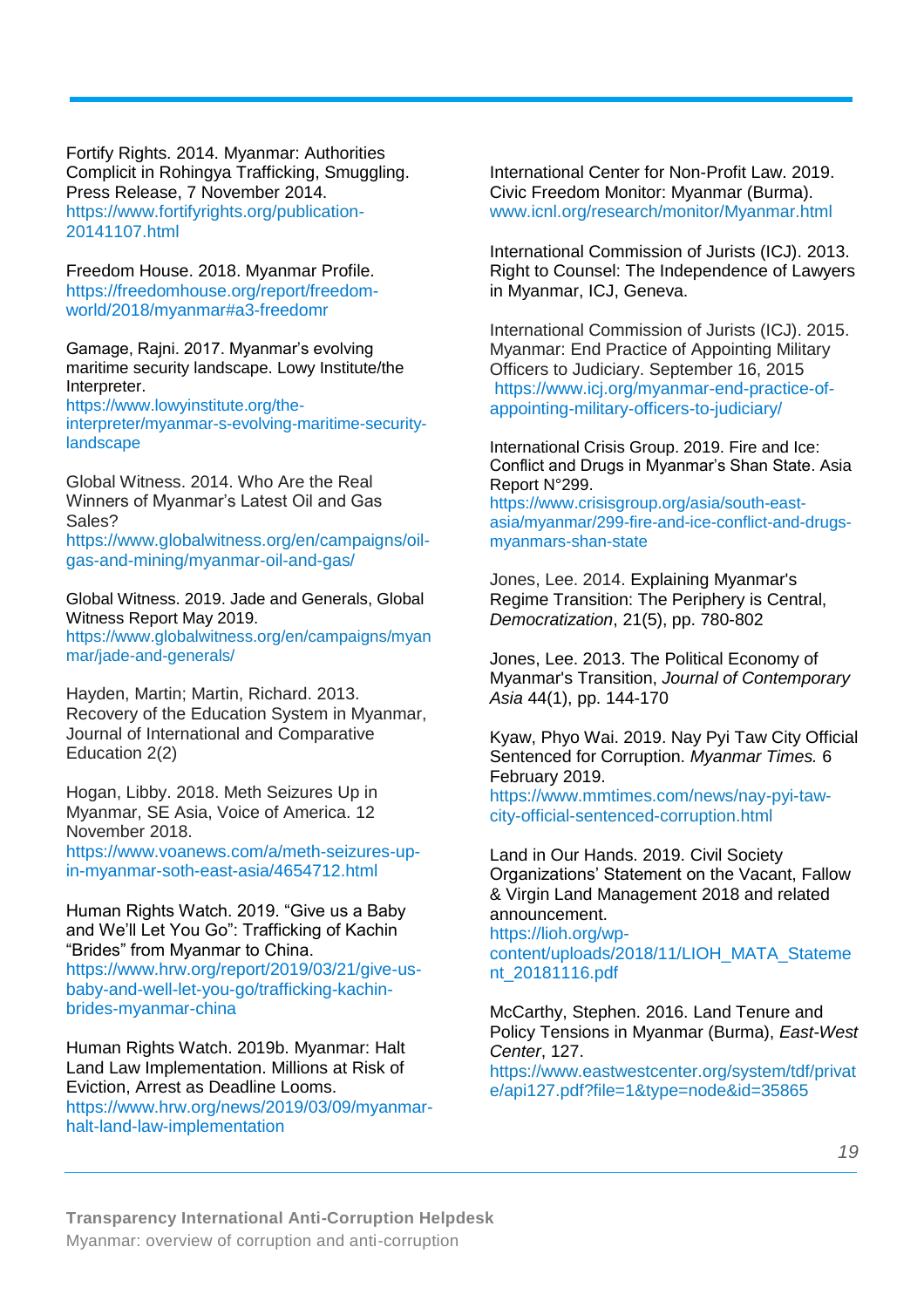Meehan, Patrick. 2015. Fortifying or Fragmenting the State? The Political Economy of the Opium/Heroin Trade in Shan State, Myanmar, 1988–2013. *Critical Asian Studies*, 47 (2), pp. 253–282

Mon, Su Myat; Mon Ye. 2019. Drug Cases and the Stench of Dirty Money. Frontier Myanmar January 28, 2019. [https://frontiermyanmar.net/en/drug-cases-and](https://frontiermyanmar.net/en/drug-cases-and-the-stench-of-dirty-money)[the-stench-of-dirty-money](https://frontiermyanmar.net/en/drug-cases-and-the-stench-of-dirty-money)

Mon, Ye. 2018. Department Units to Ramp Up President's Anti-Corruption Drive. Frontier Myanmar December 7, 2018. [https://frontiermyanmar.net/en/department-units](https://frontiermyanmar.net/en/department-units-to-ramp-up-presidents-anti-corruption-drive)[to-ramp-up-presidents-anti-corruption-drive](https://frontiermyanmar.net/en/department-units-to-ramp-up-presidents-anti-corruption-drive)

MyJustice. 2018. Searching for justice in the law: Understanding access to justice in Myanmar. British Council, London. [https://www.myjusticemyanmar.org/sites/default/](https://www.myjusticemyanmar.org/sites/default/files/MJS%20Report_FINAL_online.pdf) [files/MJS%20Report\\_FINAL\\_online.pdf](https://www.myjusticemyanmar.org/sites/default/files/MJS%20Report_FINAL_online.pdf)

Myanmar Centre for Responsible Business. 2014. ["Myanmar Oil & Gas Sector-Wide Impact](http://www.myanmar-responsiblebusiness.org/pdf/SWIA/Oil-Gas/00-Myanmar-Oil-and-Gas-Sector-Wide-Assessment.pdf)  [Assessment"](http://www.myanmar-responsiblebusiness.org/pdf/SWIA/Oil-Gas/00-Myanmar-Oil-and-Gas-Sector-Wide-Assessment.pdf).

Nanda. 2019. Tanintharyi Chief Minister Faces Corruption Probe, *Myanmar Times*. 12 February 2019.

https://www.mmtimes.com/news/tanintharyichief-minister-faces-corruption-probe.html

National Education Strategic Plan. (NESP) 2016-2021.

[http://themimu.info/sites/themimu.info/files/docu](http://themimu.info/sites/themimu.info/files/documents/Core_Doc_National_Education_Strategic_Plan_2016-21.pdf) [ments/Core\\_Doc\\_National\\_Education\\_Strategic](http://themimu.info/sites/themimu.info/files/documents/Core_Doc_National_Education_Strategic_Plan_2016-21.pdf) [\\_Plan\\_2016-21.pdf](http://themimu.info/sites/themimu.info/files/documents/Core_Doc_National_Education_Strategic_Plan_2016-21.pdf)

Natural Resource Governance Institute. 2017. 2017 Resource Governance Index.

[https://resourcegovernance.org/sites/default/files](https://resourcegovernance.org/sites/default/files/documents/2017-resource-governance-index.pdf) [/documents/2017-resource-governance](https://resourcegovernance.org/sites/default/files/documents/2017-resource-governance-index.pdf)[index.pdf](https://resourcegovernance.org/sites/default/files/documents/2017-resource-governance-index.pdf)

Natural Resource Governance Institute. 2018. Myanmar's Jade: From Mine to Market. [https://resourcegovernance.org/sites/default/files](https://resourcegovernance.org/sites/default/files/documents/jade-info-booklet.pdf) [/documents/jade-info-booklet.pdf](https://resourcegovernance.org/sites/default/files/documents/jade-info-booklet.pdf) 

Nehru, Vikram. 2015. The Political Economy of Reform in Myanmar: The Case of Rice and the Need for Patience. *Carnegie Endowment for International Peace*.

[https://carnegieendowment.org/2015/10/21/politi](https://carnegieendowment.org/2015/10/21/political-economy-of-reform-in-myanmar-case-of-rice-and-need-for-patience-pub-61717) [cal-economy-of-reform-in-myanmar-case-of-rice](https://carnegieendowment.org/2015/10/21/political-economy-of-reform-in-myanmar-case-of-rice-and-need-for-patience-pub-61717)[and-need-for-patience-pub-61717](https://carnegieendowment.org/2015/10/21/political-economy-of-reform-in-myanmar-case-of-rice-and-need-for-patience-pub-61717)

Oxford Business Group: Major Changes to Myanmar's Education Sector Are Under Way. https://oxfordbusinessgroup.com/overview/backbasics-major-changes-education-sector-areunder-way

OECD. 2018. States of Fragility 2018. http://www.oecd.org/dac/states-of-fragility-2018- 9789264302075-en.htm

Peel, Michael. 2016). [The Great Land Rush.](https://ig.ft.com/sites/land-rush-investment/myanmar/)  [Myanmar: The Dispossessed.](https://ig.ft.com/sites/land-rush-investment/myanmar/) *Financial Times Investigations*.

Pritchard, Ashley. 2016. A Wolf in Sheep's Clothing "Post-Junta" Judicial Reform in Myanmar (2010 – 2015). *University of Windsor, Universiti Sains Malaysia and Berghof Foundation*.

Quah, Jon. 2016. Minimising Corruption in Myanmar: An Impossible Dream, *Asian Education and Development Studies*, 5 (2), pp. 175-194

Quah, Jon. 2017. [Anti-Corruption Agencies in](https://www.transparency.org/files/content/feature/2017_ACA_Background_Paper.pdf)  [Asia Pacific Countries: An Evaluation of their](https://www.transparency.org/files/content/feature/2017_ACA_Background_Paper.pdf)  [Performance and Challenges,](https://www.transparency.org/files/content/feature/2017_ACA_Background_Paper.pdf) *Transparency International*.

Reporters without borders. 2018. Myanmar: Aung san Suu Kyi's broken promises. <https://rsf.org/en/myanmar>

Saw, K. S. 2015. Tackling Myanmar's Corruption Challenge. Focus Asia: Perspective and Analysis, No 13. April 2015. *Institute for Security and Development Policy*

Selth, Andrew. 2012. Myanmar's Police Forces: Coercion, Continuity and Change, *Contemporary*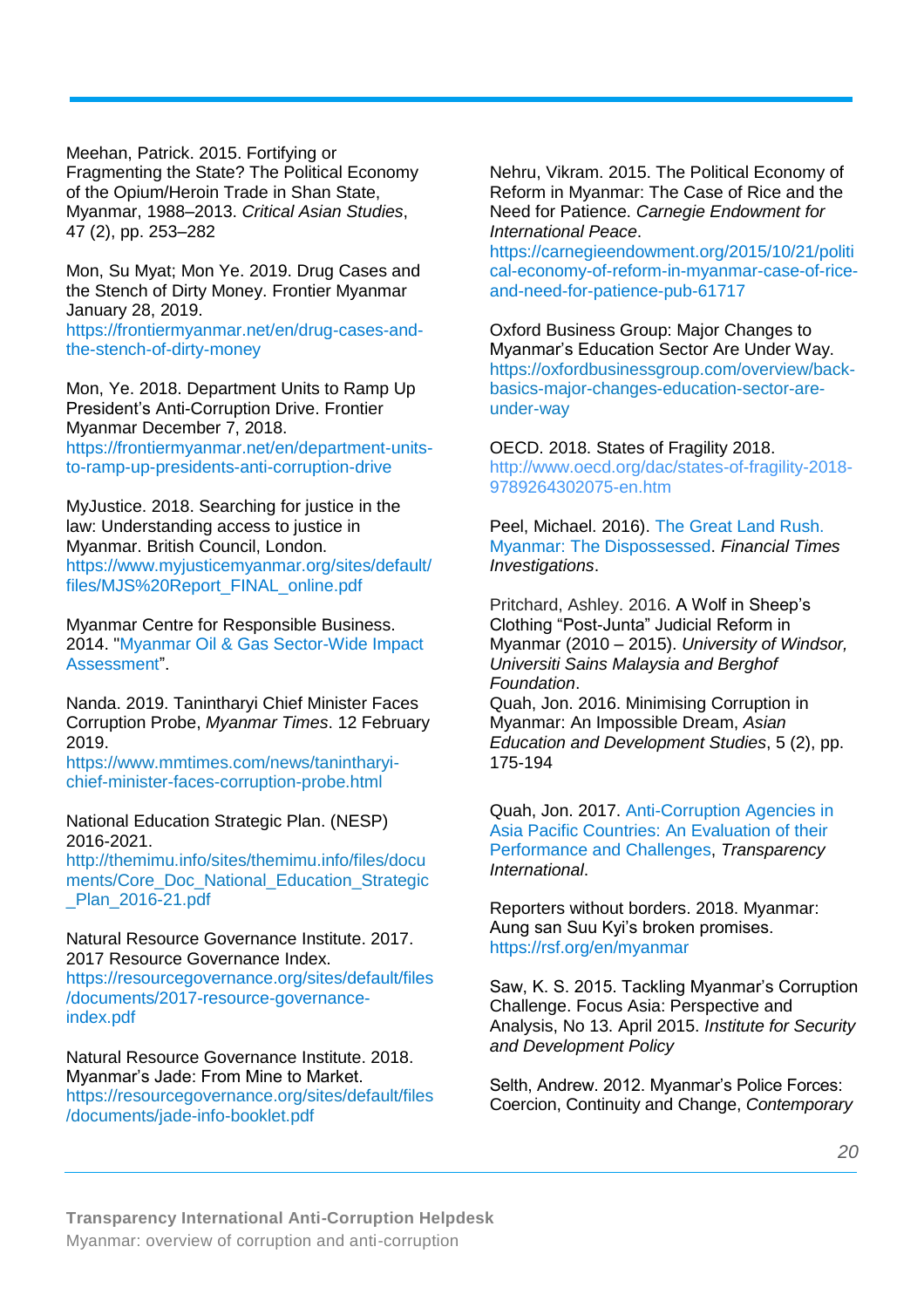*Southeast Asia: A Journal of International and Strategic Affairs*, 34(1), pp. 53-79

Soans, A., and Abe, M. 2016. Bribery, Corruption and Bureaucratic Hassle: Evidence from Myanmar, *Journal of Asian Economics* 44, pp. 41-56

Soe, Hein Ko. 2018. Legal Reforms to Support Myanmar's Anti-Corruption Battle, *Frontier Myanmar*. 22 January 2018. [https://frontiermyanmar.net/en/legal-reforms-to](https://frontiermyanmar.net/en/legal-reforms-to-support-myanmars-anti-corruption-battle)[support-myanmars-anti-corruption-battle](https://frontiermyanmar.net/en/legal-reforms-to-support-myanmars-anti-corruption-battle)

Thompson, Rhys. 2015. Corruption and Police Reform in Myanmar, *Lowy Institute*. [https://www.lowyinstitute.org/the](https://www.lowyinstitute.org/the-interpreter/corruption-and-police-reform-myanmar)[interpreter/corruption-and-police-reform](https://www.lowyinstitute.org/the-interpreter/corruption-and-police-reform-myanmar)[myanmar](https://www.lowyinstitute.org/the-interpreter/corruption-and-police-reform-myanmar)

Stokke, Kristian; Vakulchuk, Roman; Øverland, Indra. 2018. [Myanmar: A Political Economy](https://reliefweb.int/sites/reliefweb.int/files/resources/Myanmar_-_A_Political_Economy_Analysis_-_Norwegian_Institute_of_International_Affairs_2018.pdf)  Analysis, *[Norwegian Institute for International](https://reliefweb.int/sites/reliefweb.int/files/resources/Myanmar_-_A_Political_Economy_Analysis_-_Norwegian_Institute_of_International_Affairs_2018.pdf)  [Affairs](https://reliefweb.int/sites/reliefweb.int/files/resources/Myanmar_-_A_Political_Economy_Analysis_-_Norwegian_Institute_of_International_Affairs_2018.pdf)*. (NUPI).

The Government of the Republic of the Union of Myanmar Ministry of Planning and Finance. 2018. [Myanmar Sustainable Development Plan](http://www.themimu.info/sites/themimu.info/files/documents/Core_Doc_Myanmar_Sustainable_Development_Plan_2018_-_2030_Aug2018.pdf)   $(2018 - 2030)$ .

Transparency International. 2017. People and Corruption: Asia Pacific, Global Corruption Barometer.

https://www.transparency.org/whatwedo/publicat ion/people\_and\_corruption\_asia\_pacific\_global\_ corruption\_barometer

UNDP. 2016. [Yangon Rule of Law Centre](http://www.mm.undp.org/content/myanmar/en/home/presscenter/pressreleases/2016/01/23/yangon-rule-of-law-centre-launches-with-open-house.html)  [Launches with Open House.](http://www.mm.undp.org/content/myanmar/en/home/presscenter/pressreleases/2016/01/23/yangon-rule-of-law-centre-launches-with-open-house.html)

UNODC (2017): Trafficking in persons from Cambodia, Lao PDR and Myanmar to Thailand, August 2017.

[https://www.unodc.org/documents/southeastasiaa](https://www.unodc.org/documents/southeastasiaandpacific/Publications/2017/Trafficking_in_persons_to_Thailand_report.pdf) [ndpacific/Publications/2017/Trafficking\\_in\\_persons](https://www.unodc.org/documents/southeastasiaandpacific/Publications/2017/Trafficking_in_persons_to_Thailand_report.pdf) [\\_to\\_Thailand\\_report.pdf](https://www.unodc.org/documents/southeastasiaandpacific/Publications/2017/Trafficking_in_persons_to_Thailand_report.pdf)

Wai, Khin Su. 2019. Reform of Extractive State Businesses Delayed, *Myanmar Times* January 16, 2019.

#### [https://www.mmtimes.com/news/reform](https://www.mmtimes.com/news/reform-extractive-state-businesses-delayed.html)[extractive-state-businesses-delayed.html](https://www.mmtimes.com/news/reform-extractive-state-businesses-delayed.html)

Wallace, Julia. 2016. Myanmar casts minorities to the margins as citizenship law denies legal identity, *The Guardian*, Nov 3 2016.

Winn, De Hlaing. 2019. Mandalay Court Charges Ex-FDA Director with Graft, *The Irrawaddy.* 4 March 2019. [https://www.irrawaddy.com/news/burma/mandal](https://www.irrawaddy.com/news/burma/mandalay-court-charges-ex-fda-director-graft.html) [ay-court-charges-ex-fda-director-graft.html](https://www.irrawaddy.com/news/burma/mandalay-court-charges-ex-fda-director-graft.html)

Woods, Kevin. 2011. Ceasefire Capitalism: Military-Private Partnerships, Resource Concessions and Military-State Building in the Burma-China Borderlands. *Journal of Peasant Studies*, 38(4),

Woods, Kevin. 2018. The Conflict Resource Economy and Pathways to Peace in Burma, *United States Institute of Peace Peaceworks series* 144.

https://www.usip.org/sites/default/files/2018- 11/pw\_144\_the\_conflict\_resource\_economy\_an d\_pathways\_to\_peace\_in\_burma.pdf

World Bank. 2018. Worldwide Governance Indicators.

[https://datacatalog.worldbank.org/dataset/world](https://datacatalog.worldbank.org/dataset/worldwide-governance-indicators) [wide-governance-indicators](https://datacatalog.worldbank.org/dataset/worldwide-governance-indicators)

World Bank. 2016. Enterprise Surveys, Myanmar.

[www.enterprisesurveys.org/data/exploreeconom](http://www.enterprisesurveys.org/data/exploreeconomies/2016/myanmar#corruption--size) [ies/2016/myanmar#corruption--size](http://www.enterprisesurveys.org/data/exploreeconomies/2016/myanmar#corruption--size)

World Bank. 2016b. [Myanmar Launches First](http://www.worldbank.org/en/news/feature/2016/04/28/myanmar-launches-first-report-on-extractive-industries-revenue)  [Report on Extractive Industries Revenue.](http://www.worldbank.org/en/news/feature/2016/04/28/myanmar-launches-first-report-on-extractive-industries-revenue) World Bank Feature story April 28, 2016.

Yeung, Peter; Dotto Carlotta. 2019. Myanmar Land Ownership Law Could Displace Millions of Farmers. *DW* 01-03-2019. [https://www.dw.com/en/myanmar-land](https://www.dw.com/en/myanmar-land-ownership-law-could-displace-millions-of-farmers/a-47740259)[ownership-law-could-displace-millions-of](https://www.dw.com/en/myanmar-land-ownership-law-could-displace-millions-of-farmers/a-47740259)[farmers/a-47740259](https://www.dw.com/en/myanmar-land-ownership-law-could-displace-millions-of-farmers/a-47740259)

Xavier Tezzoa, Ben Beltonc, Gareth Johnstone, Martin Callo. 2018. Myanmar's fisheries in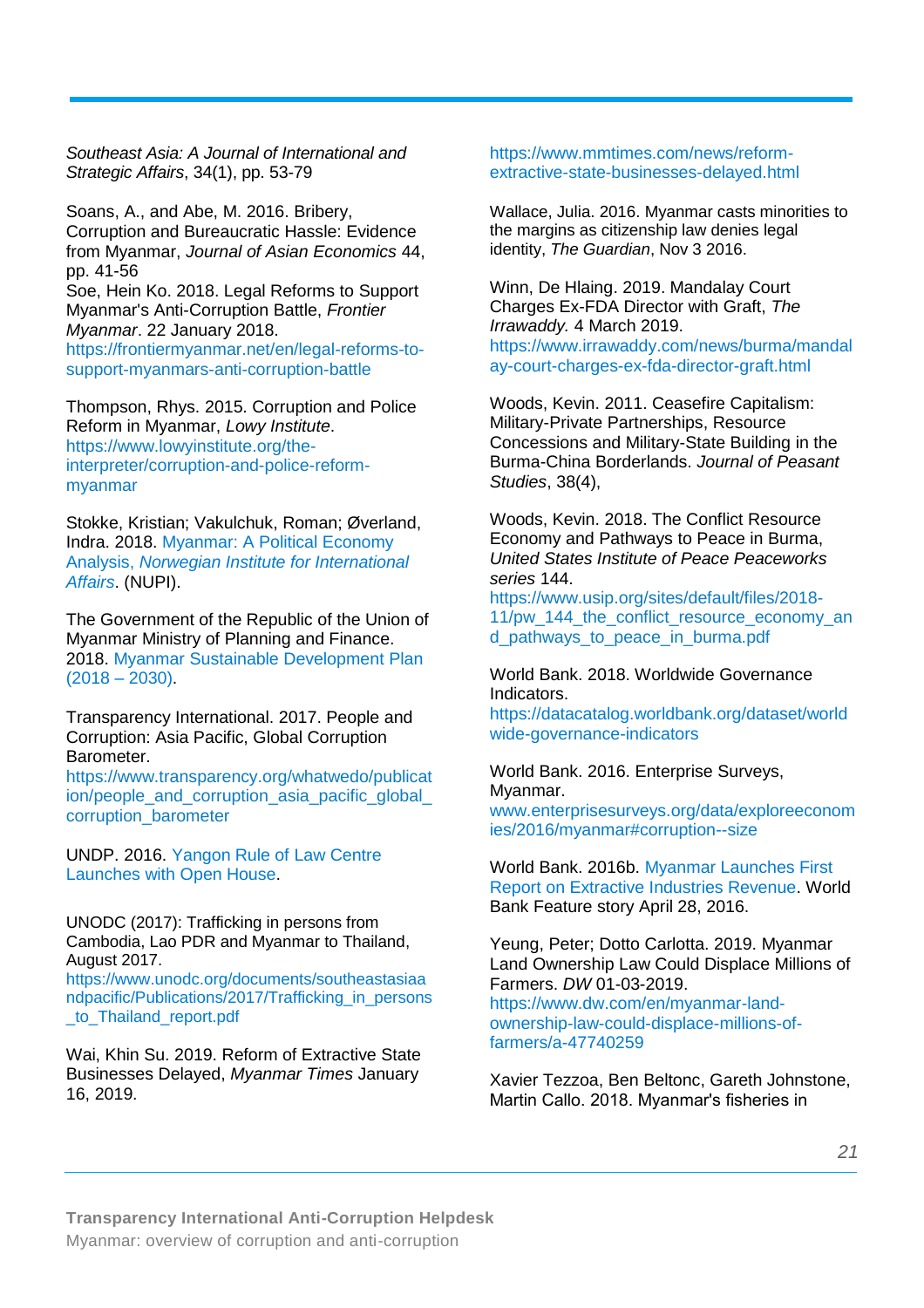Transition: Current Status and Opportunities for Policy Reform, *Marine Policy* 97, pp. 91-100

Zaw, Htet Naing. 2019. Anti-Corruption Commission Detains 4 Land Officials in Gwa Township, *The Irrawaddy.* 10 January 2019. https://www.irrawaddy.com/news/anti-corruptioncommission-detains-4-land-officials-gwatownship.html